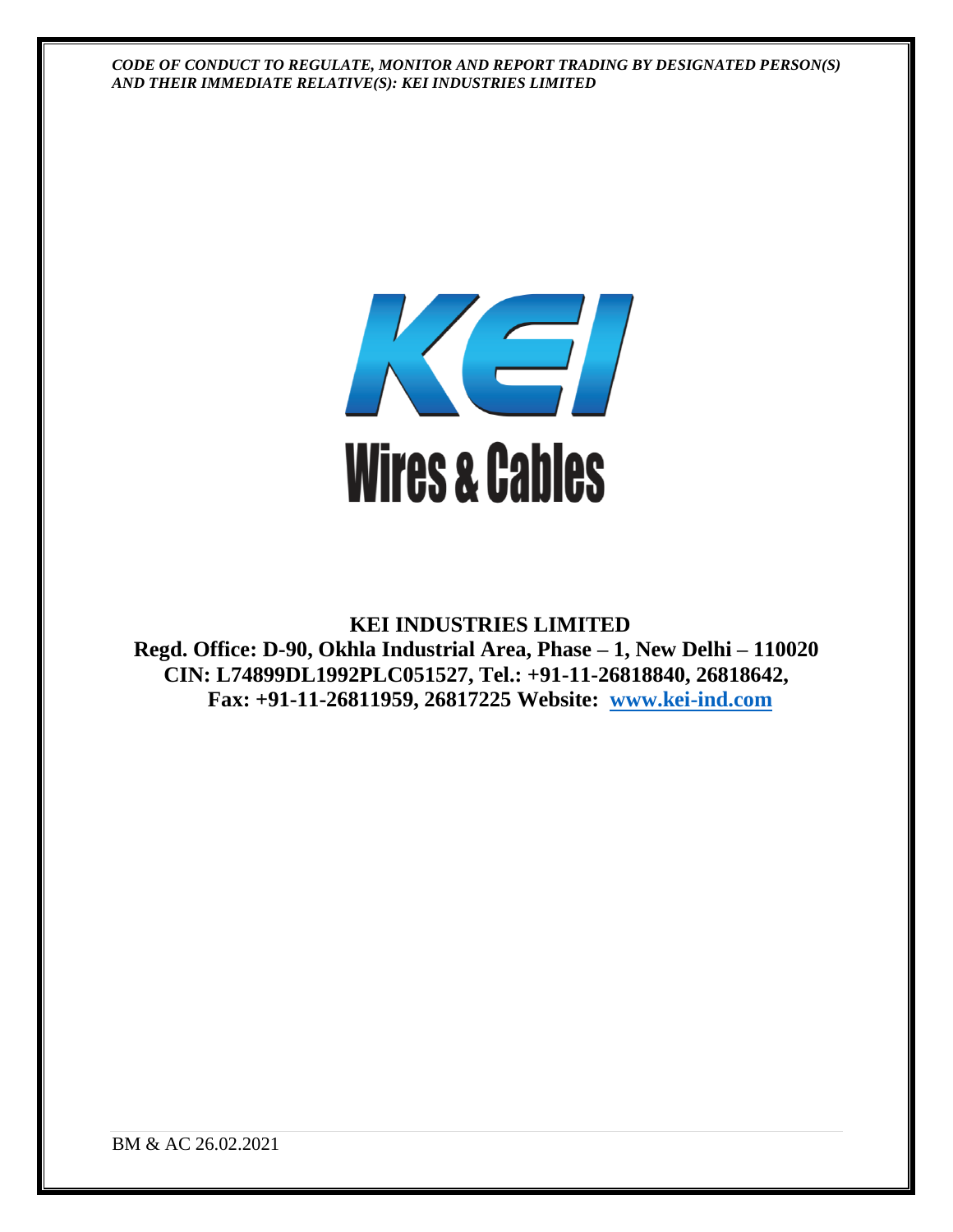*[Pursuant to Regulation 9(1) of SEBI (Prohibition of Insider Trading) Regulations, 2015*]

## **1. Preamble**

- **1.1** The Company endeavours to preserve the confidentiality of Unpublished Price Sensitive Information *("UPSI")* and to prevent misuse of such information. The Company is committed to deal with all Stakeholders with full transparency and fairness, ensuring adherence to all laws and regulations and achieving highest standards of corporate governance.
- **1.2** To achieve these objectives, KEI Industries Limited *("Company")* hereby notifies Code of Conduct to regulate, monitor and report trading by Designated Person(s) and their Immediate Relative(s) *("the Code")* under the SEBI (Prohibition of Insider Trading) Regulations, 2015 *("SEBI (PIT) Regulations")*.
- **1.3** The Code originally came into force on May 15, 2015 and was amended by the Board of Directors on November 12, 2019.
- **1.4** The Code shall continue to be in force until the regulations under which the said Code has been framed, be repealed by the SEBI or is subject to change pursuant to any amendments thereof in the said Regulations.
- **1.5** The Board of Directors may from time to time review and amend the provisions of the Code in terms of the prevailing practices being followed and amendments, if any under SEBI (PIT) Regulations.
- **1.6** In case there are any modification(s) / amendment(s) / notification(s) / circulars(s) / guidance note(s) / informal guidance(s) issued by SEBI / MCA under SEBI (PIT) Regulations, the Securities Contracts (Regulation) Act, 1956, the Depositories Act, 1996 or the Companies Act, 2013 or any Judgments made by the Tribunal or any Court which has the effect of amendment in the Regulation(s) / Section(s)  $/$ Rule(s) made thereunder, The Chief Financial Officer and/or Company Secretary and/or Managing Director is/are authorized to make amendments in the Policy / Code as to the extent applicable. The amended Policy / Code shall be taken note by the Board of Directors / Audit Committee in their ensuing Meeting(s).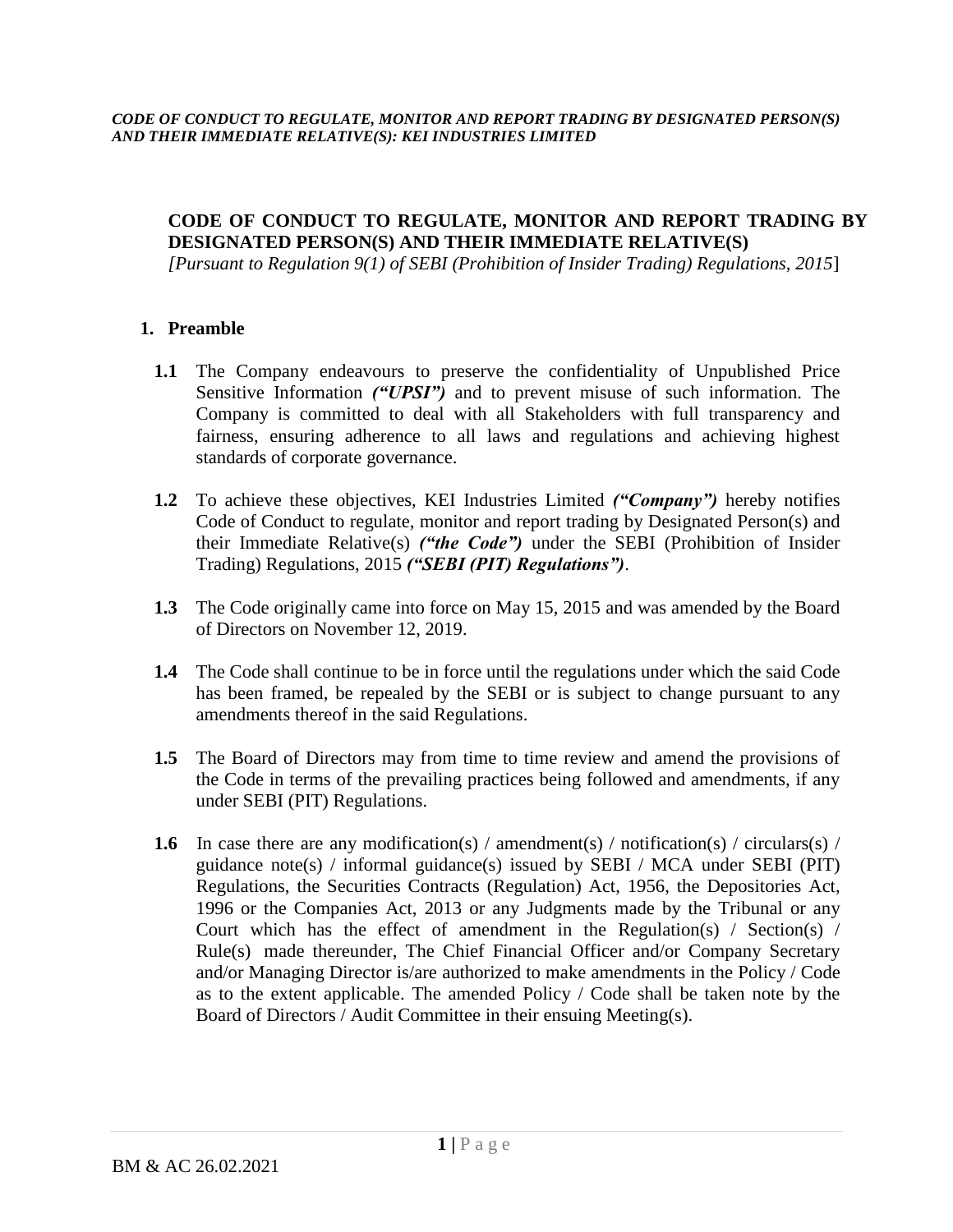## **2. Objective**

**2.1** The objective of this Code is to regulate, monitor and report trading by Designated Person(s) and their Immediate Relative(s) towards achieving compliance with SEBI (PIT) Regulations and cast a duty upon every Designated Person to safeguard the confidentiality of all the information obtained in the course of his/ her work at the Company. No Designated Person or their immediate relative shall use his/ her position or knowledge about the Company to gain personal benefit or to provide benefit to any third party.

## 3. **Applicability**

- **3.1** The Code shall be applicable to Designated Person(s) and Immediate Relatives of Designated Person(s).
- **3.2** The expression "Designated Person(s)", unless specifically excluded, in any portion of the Code shall be construed as if it included his/her Immediate Relatives.

## **4. Definitions**

In the Code, the following expressions including their grammatical variations and cognate expressions shall unless repugnant to the context or meaning thereof, have the meaning assigned to them respectively hereunder:

- **4.1 "Act"** means the Securities and Exchange Board of India Act, 1992.
- **4.2 "Board of Directors"** means the Board of Directors of the Company.
- **4.3 "Code"** shall mean Code of Conduct to regulate, monitor and report trading by Designated Person(s) and their Immediate Relative(s).
- **4.4 "Company"** means KEI Industries Limited.
- **4.5 "Compliance Officer"** means any senior officer, designated so and reporting to the Board of Directors, who is financially literate and is capable of appreciating requirements for legal and regulatory compliance under SEBI (PIT) Regulations and who shall be responsible for compliance of policies, procedures, maintenance of records, monitoring adherence to the rules for the preservation of UPSI, monitoring of trades and the implementation of the Codes specified in SEBI (PIT) Regulations under the overall supervision of the Board of Directors of the Company.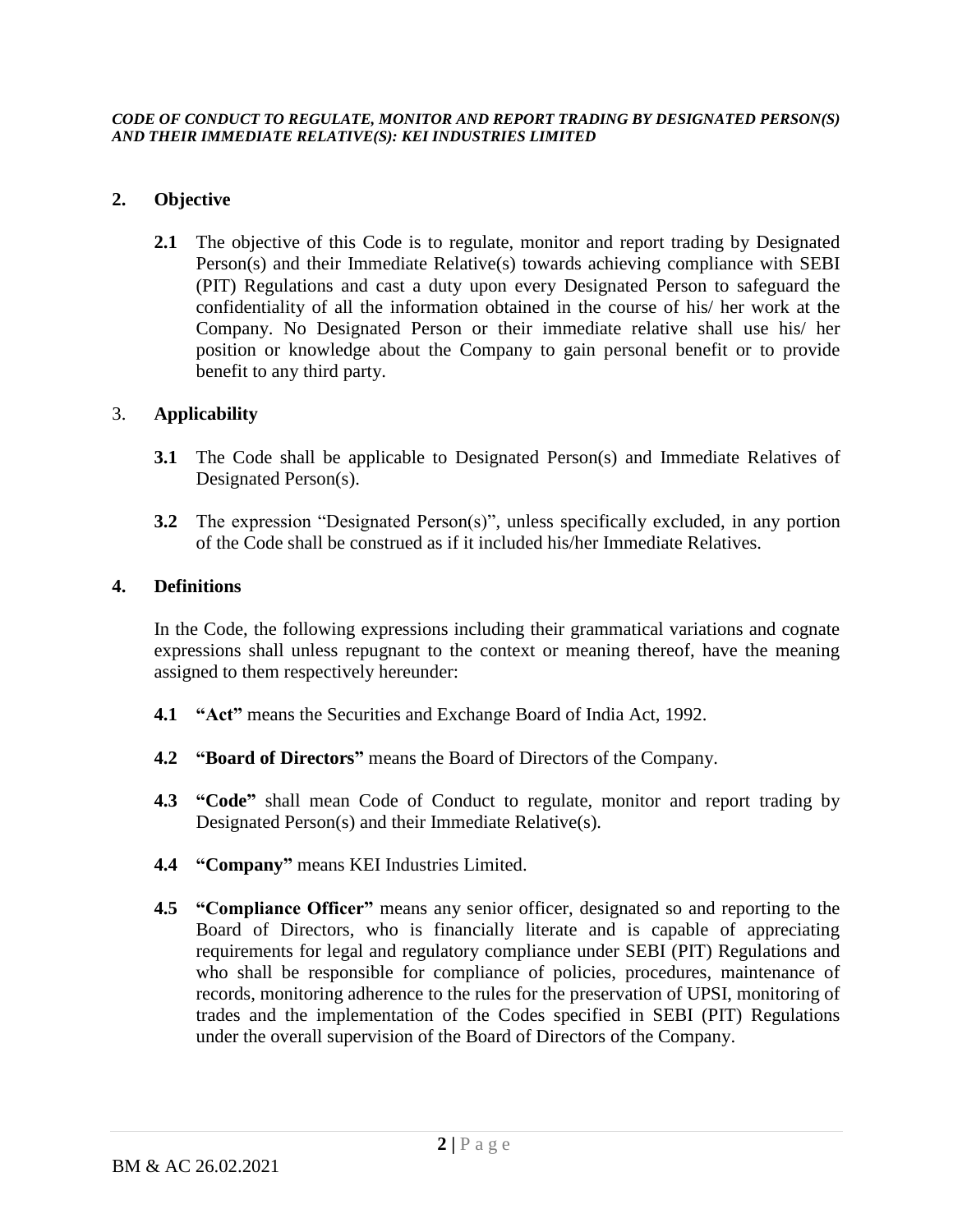*"Explanation – For the purpose of this regulation, "financially literate" shall mean a Person who has the ability to read and understand basic financial statements i.e. balance sheet, profit and loss account, and statement of cash flows etc."*

#### **4.6 "Connected Person"** means:

- **4.6.1** any Person who is or has during the six months prior to the concerned act been associated with the Company, directly or indirectly, in any capacity including by reason of frequent communication with its Officers or by being in any contractual, fiduciary or employment relationship or by being a Director, Officer or an Employee of the Company or holds any position including a professional or business relationship between himself and the Company whether temporary or permanent, that allows such Person, directly or indirectly, access to UPSI or is reasonably expected to allow such access.
- **4.6.2** Without prejudice to the generality of the foregoing, the Persons falling within the following categories shall be deemed to be connected Persons unless the contrary is established
	- **a)** an Immediate Relative of Connected Persons specified in clause 4.6.1 above; or
	- **b)** a Holding Company or Associate Company or Subsidiary Company; or
	- **c)** an Intermediary as specified in section 12 of the Act or an Employee or Director thereof; or
	- **d)** an Investment Company, Trustee Company, Asset Management Company or an Employee or Director thereof; or
	- **e)** an official of a Stock Exchange or of Clearing House or Corporation; or
	- **f)** a member of Board of Trustees of a Mutual Fund or a member of the Board of Directors of the Asset Management Company of a Mutual Fund or is an Employee thereof; or
	- **g)** a member of the Board of Directors or an Employee, of a Public Financial Institution as defined in section 2 (72) of the Companies Act, 2013; or
	- **h)** an Official or an Employee of a self-regulatory organization recognized or authorized by the SEBI; or
	- **i)** a Banker of the Company; or
	- **j)** a Concern, firm, trust, Hindu Undivided Family, Company or Association of Persons wherein a Director of a Company or his Immediate Relative or Banker of the Company, has more than ten per cent of the holding or interest;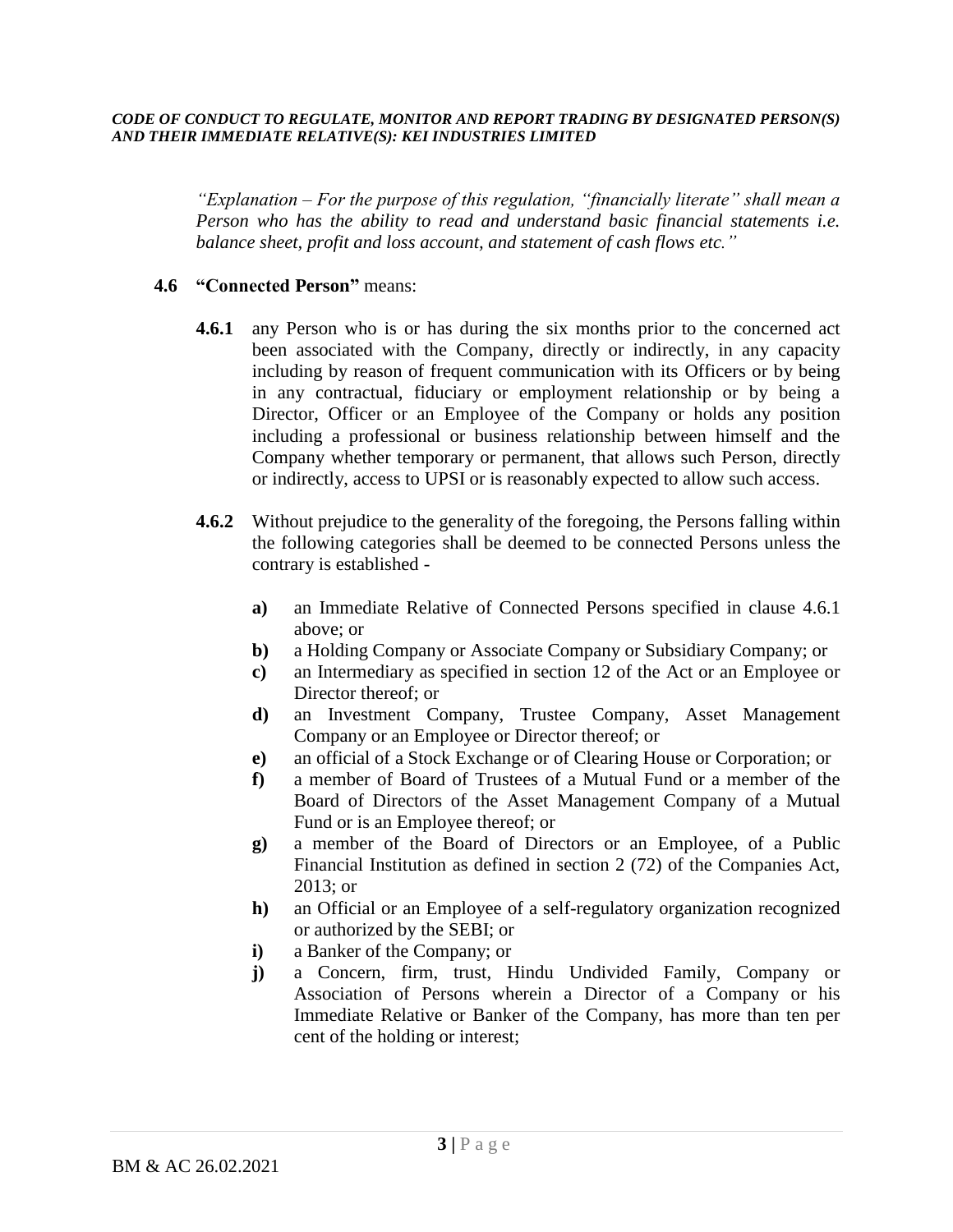- **4.7 "Designated Person(s)"** shall mean and include:
	- **a)** Promoters and Promoter Group of the Company;
	- **b)** Directors of the Company;
	- **c)** Key Managerial Personnel (KMPs) of the Company;
	- **d)** Employees in the cadre of Vice President and above of the Company Management;
	- **e)** Personal Assistant to Persons mentioned in clause (a) to (d)
	- **f)** Head of Finance of the Company/ Units/ Division;
	- **g)** Employees working in Accounts & Finance department and involved in finalization of financial statements of the Company;
	- **h)** Employees working in Legal & Secretarial department and involved in any support service relating to any price sensitive information of the Company such as corporate announcement, filing, uploading etc.;
	- **i**) Employees working in IT department and having access to server;
	- **j)** Employees working in Corporate Communication department and involve in activities relating to presentation, communication, uploading on the website of the company etc;
	- **k)** Persons (as stated under point (a) to point (h) above of Holding Company (if any), Material Subsidiary Company (ies) (if any).
	- **l)** Such other Persons as may be designated by the Compliance Officer in consultation with the Chairman–cum–Managing Director of the Company from time to time.
- **4.8 "Director"** means a member of the Board of Directors.
- **4.9 "Employee"** means every Employee of the Company including Permanent Employees, Contractual Employees, Retainers, Apprentices, Trainees etc. and the Directors in the employment of the Company.
- **4.10 "Generally available Information"** means information that is accessible to the public on a non-discriminatory basis. *(Information published in newspaper, press release, print media, electronic media, on the website of the Company or stock exchanges i.e. BSE Limited and/or National Stock Exchange of India Limited, would ordinarily be considered generally available.)*
- **4.11 "Holding Company"** means a Company as defined in Section 2(46) of the Companies Act, 2013 or under Regulation 2 of SEBI (LODR) Regulations, as amended from time to time.
- **4.12 "Immediate Relative"** means a spouse of a Person, and includes parent, sibling, and child of such Person or of the spouse, any of whom is either dependent financially on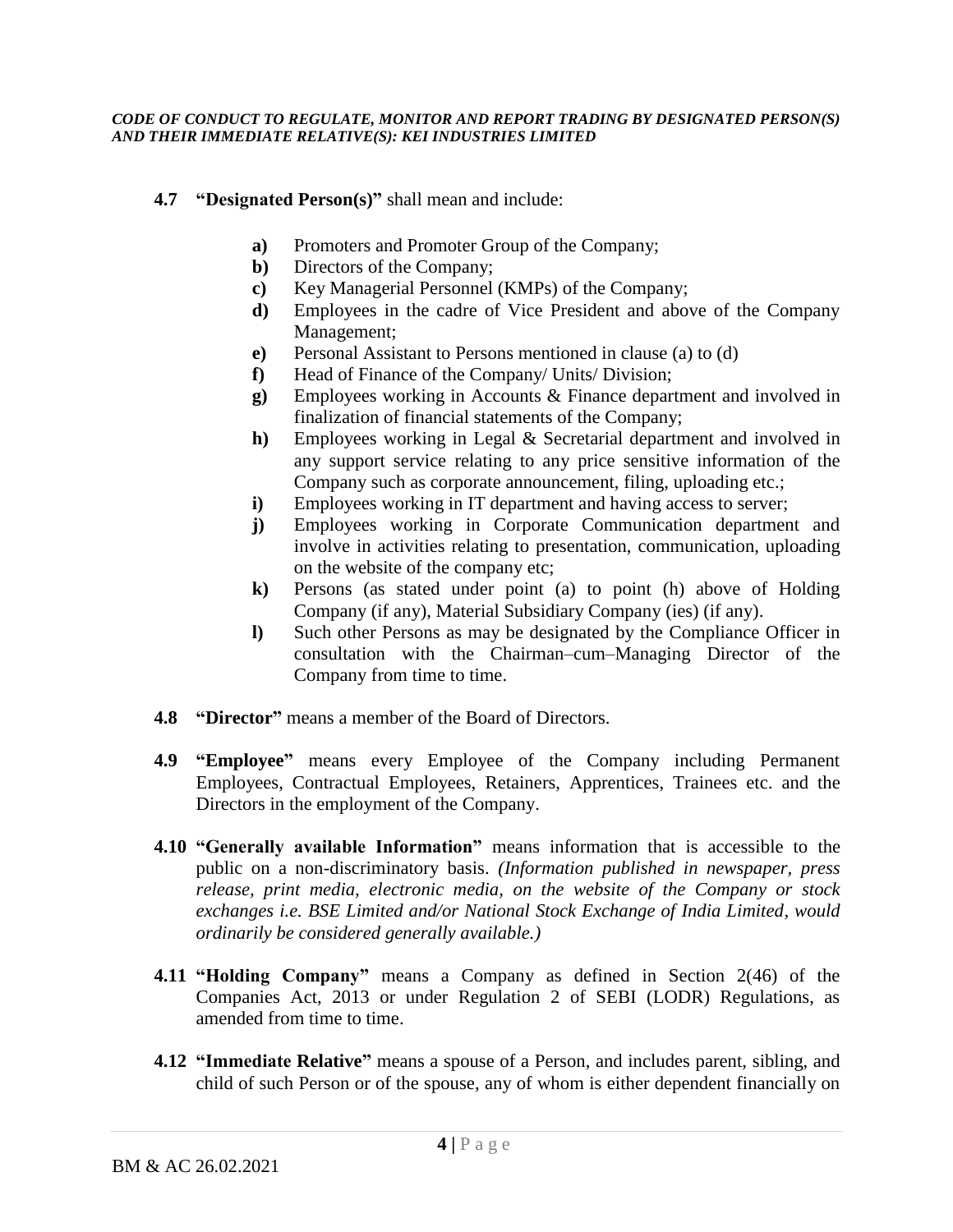such Person, or consults such Person in taking decisions relating to trading in Securities.

### **4.13 "Insider" means:**

- **a.** A Connected Person;
- **b.** Any Person who is in possession of or is having access to UPSI.
- **4.14 "Key Managerial Person"** means Person as defined in Section 2(51) of the Companies Act, 2013 or under Regulation 2 of SEBI (LODR) Regulations, as amended from time to time.
- **4.15 "Need to know basis"** means sharing of UPSI shall be strictly as per the "Policy for Determination of Legitimate Purposes for disclosure of *Unpublished Price Sensitive Information*" as provided under the Company's *"Code of Practices and Procedures for fair disclosure of unpublished price sensitive information"*.
- **4.16 "Ordinary course of business"** includes regular and usual day to day transactions, general customs and practices of a business performed in the Company.
- **4.17 "Promoter"** shall have the meaning assigned to it under the SEBI (Issue of Capital and Disclosure Requirements) Regulations, 2018, as amended from time to time.
- **4.18 "Promoter Group"** shall have the meaning assigned to it under the SEBI (Issue of Capital and Disclosure Requirements) Regulations, 2018, as amended from time to time.
- **4.19 "SEBI"** means Securities and Exchange Board of India.
- **4.20 "SEBI (LODR) Regulations"** Securities and Exchange Board of India (Listing Obligations and Disclosure Requirements) Regulations, 2015, as amended from time to time.
- **4.21 "SEBI (PIT) Regulations"** means the Securities and Exchange Board of India (Prohibition of Insider Trading) Regulations, 2015, as amended from time to time.
- **4.22 "SEBI (SAST) Regulations"** means the Securities and Exchange Board of India (Substantial Acquisition of Shares and Takeovers) Regulations, 2011, as amended from time to time.
- **4.23 "Securities"** shall have the meaning assigned to it under the Securities Contracts (Regulation) Act, 1956 (42 of 1956) or any modification thereof except units of a mutual fund.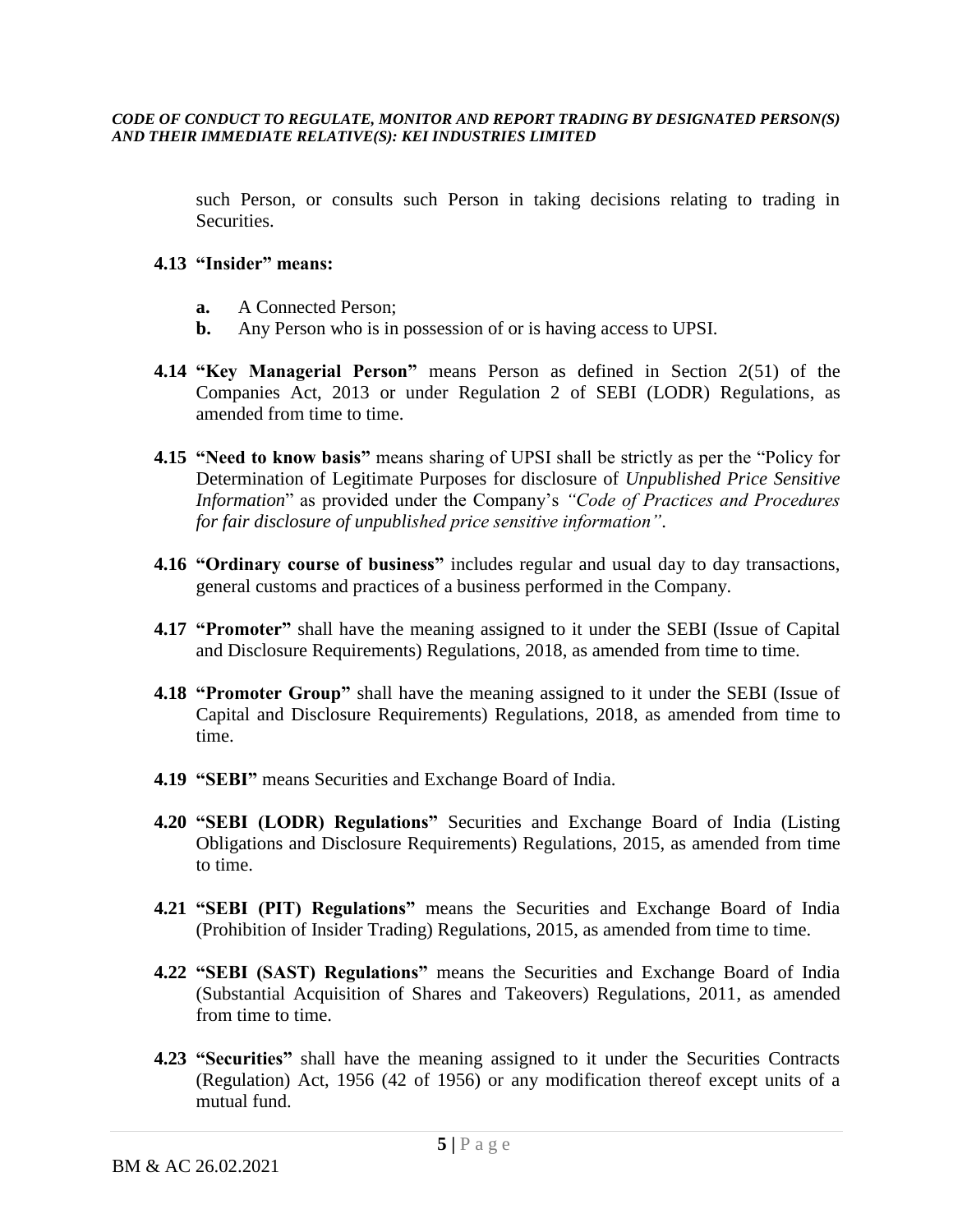- **4.24 "Subsidiary Company" or "Subsidiary"**, means a Company as defined in Section 2(87) of the Companies Act, 2013 or under Regulation 2 of SEBI (LODR) Regulations, as amended from time to time.
- **4.25 "Trading"** means and includes subscribing, buying, selling, dealing, pledging or agreeing to subscribe, buy, sell, deal, pledge in any Securities, and "trade" shall be construed accordingly.
- **4.26 "Trading day"** means a day on which the recognized stock exchanges are open for trading.
- **4.27 "Trading Plan"** means a plan, in accordance with Regulation 5 of SEBI (PIT) Regulations, for dealing in Securities of the Company for a period not less than 12 months by the Designated Person(s) and not being a period earlier than 6 months post public disclosure of the plan.
- **4.28 "Trading Window"** means a period during which trading may be carried out in the Company's Securities.
- **4.29 "Unpublished Price Sensitive Information" or "UPSI"** means any information, relating to a Company or its Securities, directly or indirectly, that is not generally available which upon becoming generally available, is likely to materially affect the price of the Securities and shall, ordinarily including but not restricted to, information relating to the following: –
	- a. financial results;
	- b. dividends;
	- c. change in capital structure;
	- d. mergers, de-mergers, acquisitions, delisting, disposals and expansion of business and such other transaction;
	- e. changes in key managerial personnel; and
	- f. Such other events/ information as may be determined by the chairman-cum-Managing Director of the Company read with the Policy for determining material events.

All other words and phrases will have the same meaning as defined under the SEBI (PIT) Regulations as amended from time to time. Words and expressions used and not defined in these regulations but defined in the Securities and Exchange Board of India Act, 1992, the Securities Contracts (Regulation) Act, 1956, the Depositories Act, 1996 or the Companies Act, 2013 and rules & regulations made there under shall have the meanings respectively assigned to them in those legislations.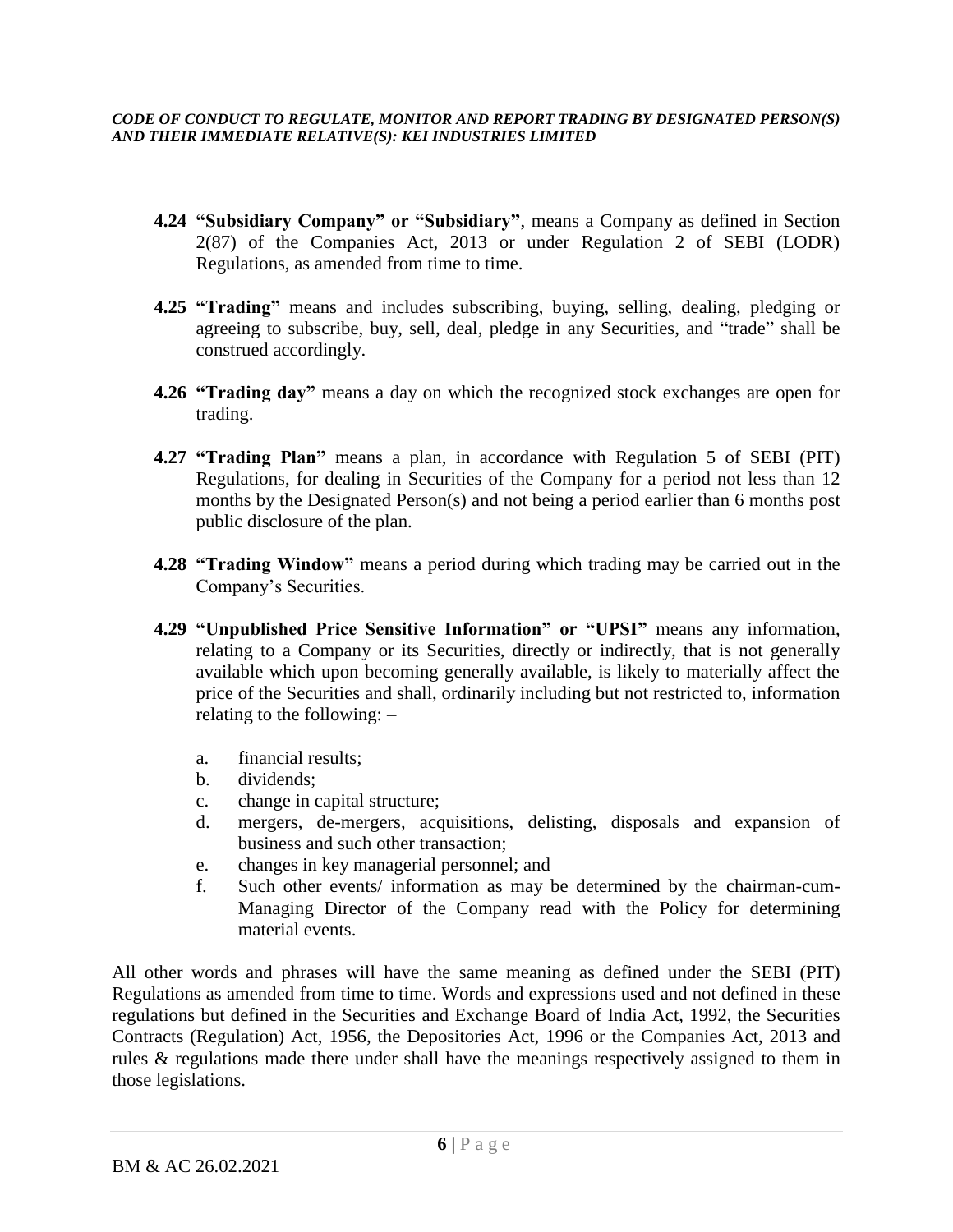### **5. Administration of the Code by Compliance Officer**

- **5.1** The Board of Directors has appointed the Company Secretary of the Company, as the Compliance Officer under the Code, who shall report to the Chairman of the Audit Committee, Managing Director and to Board of Directors.
- **5.2** The Compliance Officer shall be *inter-alia* responsible for compliance with policies, procedures, maintenance of records, monitoring adherence to the rules for the preservation of UPSI, pre–clearing of trades of Designated Person(s), monitoring of trades and implementation of the Code under the overall supervision of the Board of Directors of the company.
- **5.3** The Compliance Officer shall maintain a record of the Designated Person(s).
- **5.4** The Compliance Officer shall assist all the Designated Person(s) in addressing any clarifications regarding SEBI (PIT) Regulations and the Code.
- **5.5** The Compliance Officer may in consultation with the Managing Director and shall as directed by the Board of Directors, specify period for closure of trading window from time to time and immediately make an announcement thereof. In this regard, Compliance Officer is required to ensure that the trading window shall not be reopened earlier than forty-eight hours from the date of dissemination of UPSI to the public.
- **5.6** The Compliance Officer shall place report in respect of trading in the Securities by Designated Person(s) and such other Employees as the Board of Directors deems fit before the Chairman of the Audit Committee and Board of Directors not less than once in a year.
- **5.7** The Compliance Officer shall obtain requisite declarations from the Designated Person(s) to prevent the acts of Insider trading.

### 6. **Restriction on sharing or communication of UPSI and formulation of Chinese walls**

### **6.1 Restriction on sharing or communication of UPSI**

**a)** Designated Person(s), in possession of UPSI shall maintain the confidentiality of all UPSI and shall not disclose or communicate or counsel or procure directly or indirectly the UPSI to or from any Person (except in furtherance of legitimate purposes, performance of his duties or discharge of his legal obligations) until the same is made available to the general public.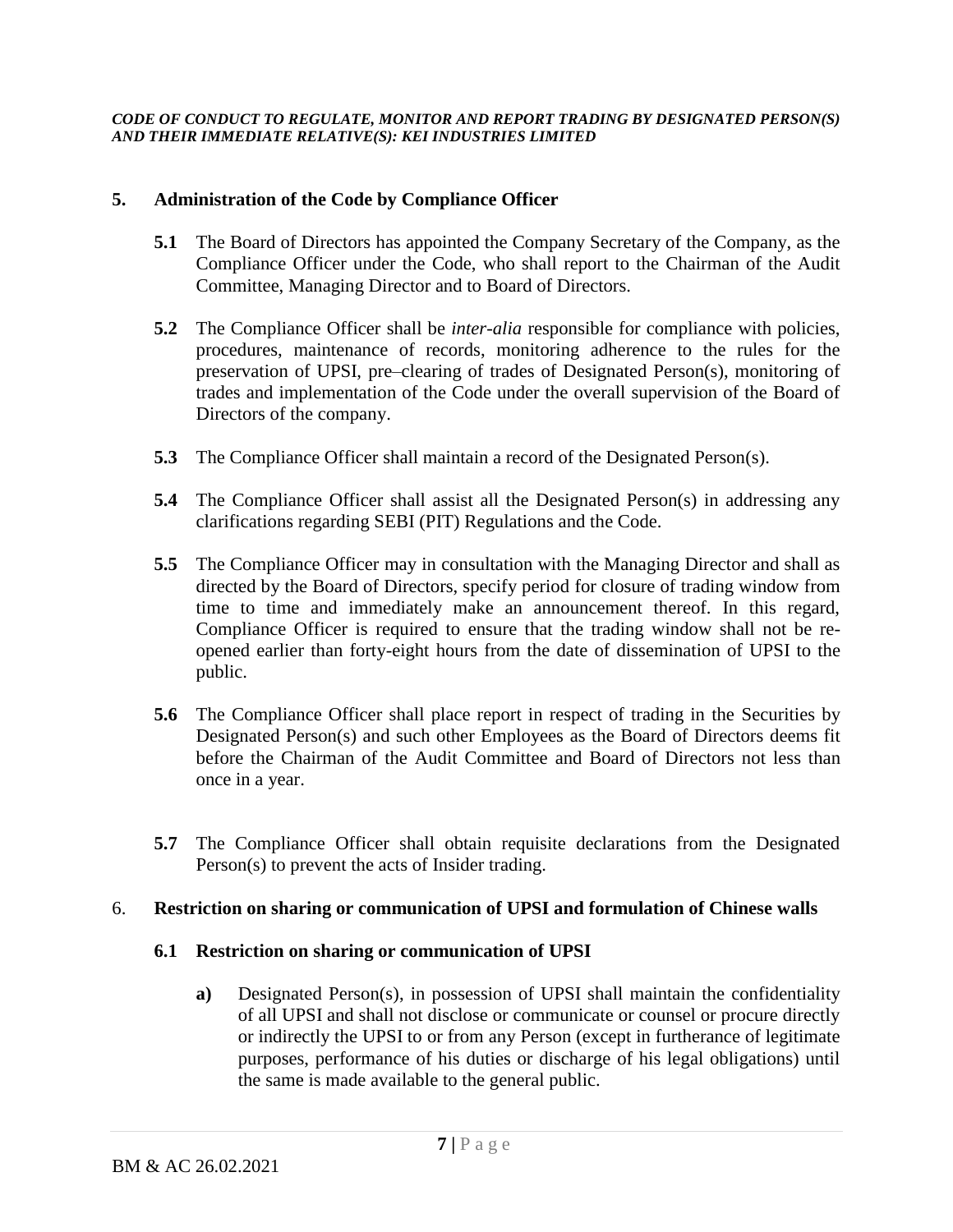- **b**) For the purpose of this section, the term legitimate purpose shall include sharing of UPSI in the ordinary course of business by a Designated Person(s) with:
	- ➢ Partners,
	- ➢ Collaborators,
	- ➢ Lenders,
	- ➢ Customers,
	- $\triangleright$  Suppliers,
	- $\triangleright$  Merchant bankers,
	- $\triangleright$  Legal advisors,
	- ➢ Auditors including Internal Auditors and Secretarial Auditors,
	- ➢ Insolvency Professionals or
	- ➢ Other Advisors or Consultants,

Provided that such sharing has not been carried out to evade or circumvent the prohibitions of the Code and SEBI (PIT) Regulations.

- **c)** Further any Person in receipt of UPSI pursuant to a "legitimate purpose" shall be considered an "Insider" and due notice shall be given to such Persons to maintain confidentiality of such UPSI in compliance with the Code and SEBI (PIT) Regulations.
- **d)** UPSI shall not be disclosed / communicated to any Person within KEI or outside except when the concerned Person reasonably believes that such disclosure is required to enable proper and effective conduct of business and that they will have no information to believe that the information will be misused or improperly disclosed by the recipient. The UPSI shall only be shared as per the process of sharing of information defined by the Company from time to time in its Internal Control Policy.

## **6.2 Limited access to UPSI and Chinese wall:**

- **a)** To prevent the misuse of UPSI, the Company has adopted following norms for Chinese wall procedures, which separates those departments which routinely have access to UPSI, considered as 'Inside Areas' e.g. IT, Accounts & Finance, Legal & Secretarial, MIS from other departments providing support services, considered as 'Public Areas':
	- **i.** The Designated Person(s) in the Inside Areas are not allowed to communicate any UPSI to anyone in the Public Areas, except in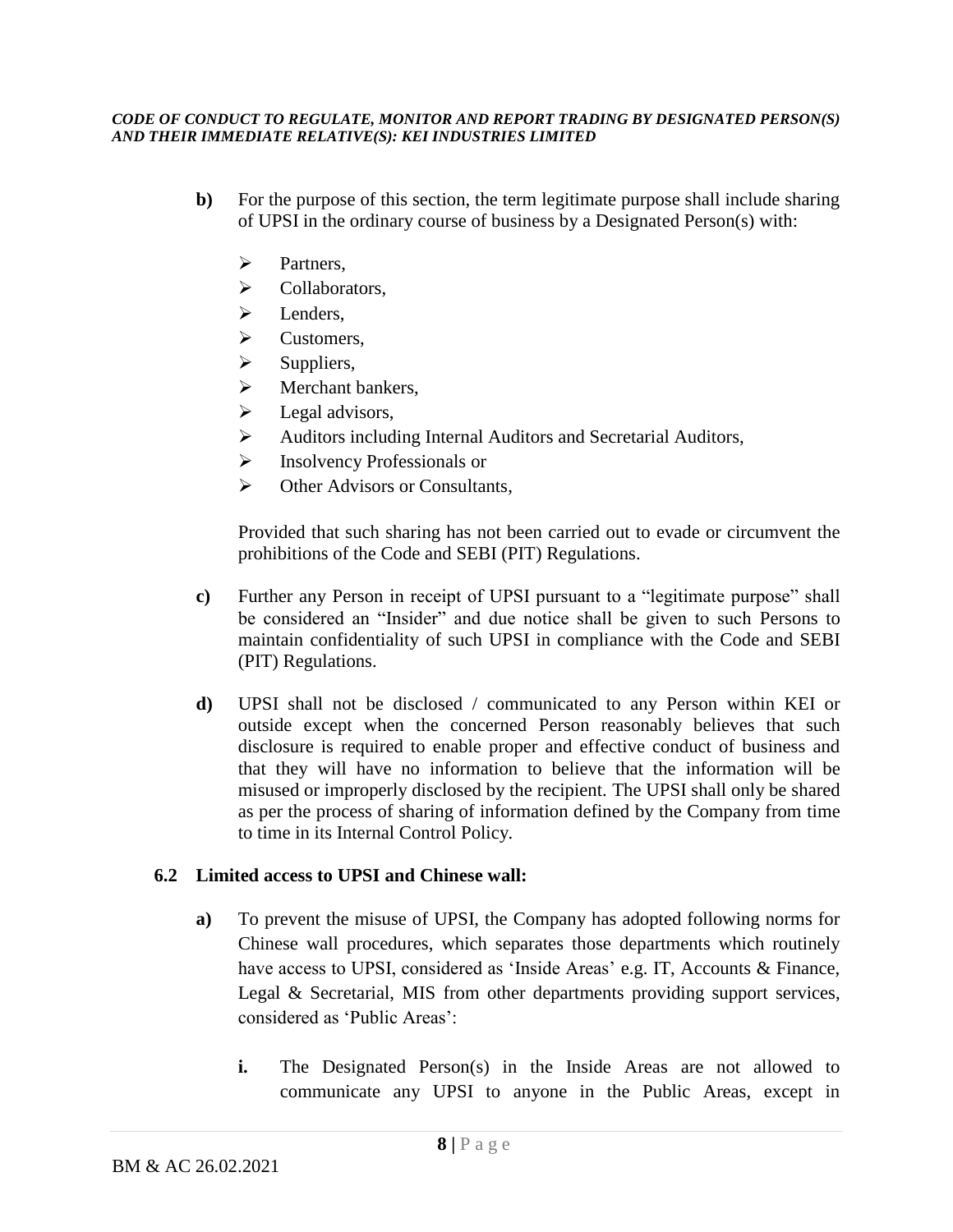furtherance of legitimate purpose as determined under The Code of Practice & Procedure for Fair Disclosure of Unpublished Price Sensitive Information.

- **ii.** The determination of various departments as Inside Areas will be determined by the Compliance Officer in consultation with the Managing Director.
- **iii.** All persons who have crossed Chinese Wall should be notified that he would be considered to be a Designated Person under this Code and consequently, required to comply with all applicable provisions of the Code and Regulations, till such information remains UPSI.
- **iv.** UPSI is to be handled on a "need to know" basis. It should be disclosed only to those who need the information to discharge their duties and possession of UPSI by them will not give rise to a conflict of interest or misuse of UPSI.
- **v.** Files containing confidential information shall be kept secure. Computer files must have adequate security of login and password etc.
- **vi.** In case of any transaction(s) involving UPSI, the Managing Director shall identify the Designated Person(s) who shall have access to any inside information relating to such sensitive transaction(s). such designated person shall be subject to comply with the Regulation and this Policy.

## 7. **Trading by Designated Person(s)**

## **7.1 Trading restrictions, trading window and window closure**

- **a)** No Designated Person shall either directly or indirectly trade in Securities of the Company when in possession of UPSI.
- **b)** Trading in Securities of the Company shall only be done when the trading window is open and within the pre cleared limit as specified in clause 7.2 below and shall not trade in the Securities of the Company during the period when the trading window is closed.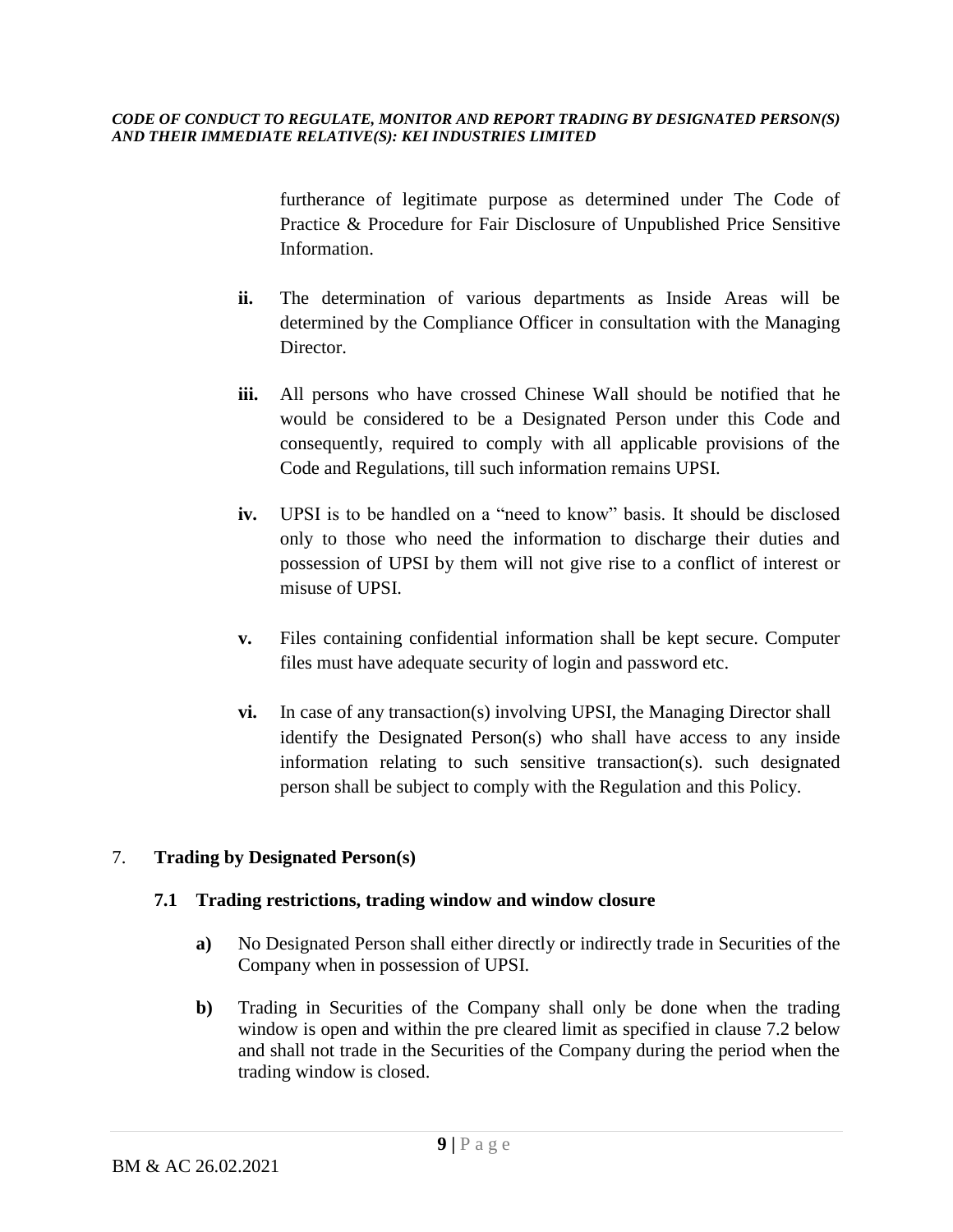**c)** The trading window shall be closed by the Compliance Officer as may be decided by him/her prior to publication of UPSI. The trading window shall mandatorily be closed from the end of every quarter till 48 hours after declaration of financial results or such other period as amended under SEBI (PIT) Regulations, from time to time.

However, if the circumstances so warrants the time for closing the window may be increased by the Compliance Officer with the approval of Chairman – cum – Managing Director of the Company.

- **d)** The trading window shall be re-opened not earlier than 48 (forty eight) hours of UPSI becomes generally available.
- **e)** All Designated Person(s) shall conduct all their trading in the Securities of the Company only in a valid trading window and shall not trade in Company's Securities during the periods when trading window is closed, as referred above or during any other period as may be specified by the Company from time to time.
- **f)** All communication regarding the closing and opening of the trading window will be sent by e-mail to the Designated Employees and will also be notified to the Stock Exchanges and uploaded on the Company's website. However, irrespective of whether such communication is received, the Designated Persons governed by this Code should mandatorily verify whether the trading window is open before undertaking any transactions in respect of the Company's Securities. Non receipt of communication regarding closure of trading window will not justify a transaction done during the period when the trading window was closed.
- **g)** The trading window restrictions mentioned above shall not apply in respect of:
	- ✓ Exercise of Options under Employee Stock Option Scheme(s). *However, sale of shares allotted on exercise of ESOPs, if any, shall not be allowed when trading is closed.*
	- $\checkmark$  Transactions specified in article 7.4(ii)(a) to 7.4(ii)(d) and 7.4(ii)(f) of the Code.
	- $\checkmark$  Transactions in respect of a pledge of shares for a bonafide purpose such as raising of funds, subject to compliance with the respective regulations made by SEBI;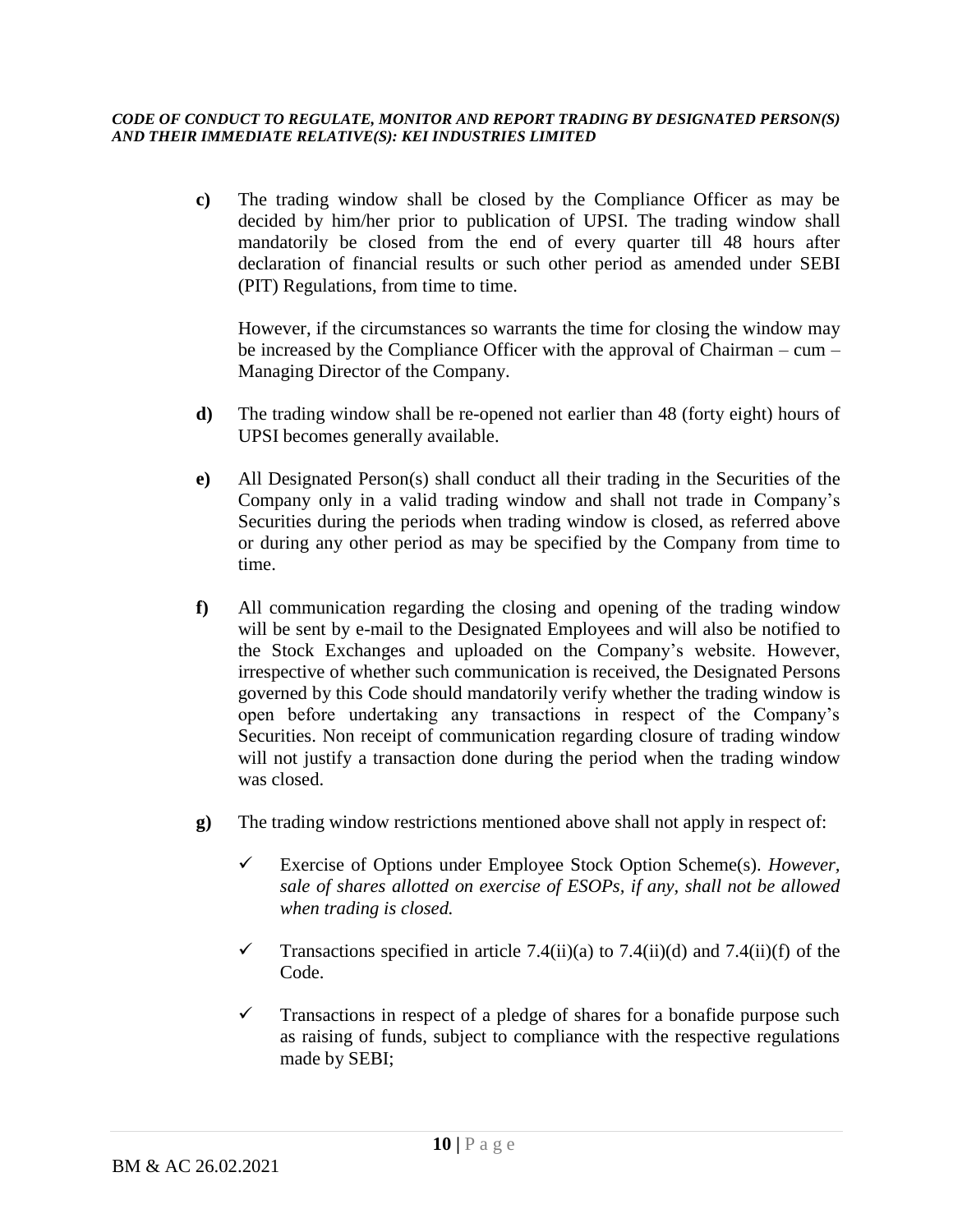- $\checkmark$  Transactions which are undertaken in accordance with respective regulations made by SEBI such as acquisition by conversion of warrants or debentures, subscribing to rights issue, further public issue, preferential allotment or tendering of shares in a buyback offer, open offer, delisting offer.
- **h)** There may be instances where a particular transaction is in preliminary stage and may not be disseminated to public at large before finalization of terms and conditions of the transaction. To ensure that no fraudulent dealing in Securities takes place even at this stage, a notional trading window may be created from time to time by the Compliance Officer for Designated Person(s) or class of Designated Person(s) or any Insider who are directly or indirectly involved in the transaction.

*"Notional trading window" means a temporary restriction on the trading during the period when the discussions pertaining to certain transactions which may have a material impact on the Company in future if taken finalized, are being made within the Company but formal decision for the same is yet to be taken.*

**i)** The Compliance Officer shall intimate the closure of trading window and notional trading window to all the concerned Person(s) when he determines that a Designated Person(s) or class of Designated Person(s) or insiders can reasonably be expected to have possession of UPSI.

## **7.2 Pre-clearance of trades**

**a)** The Designated Person(s) who intends to trade in the Company's Securities should obtain pre–clearance from the Compliance Officer or such other official(s) authorized by the Compliance Officer before executing any trade.

However, no Designated Person(s) shall be entitled to apply for pre-clearance of any proposed trade if such Designated Person is in possession of UPSI even if the trading window is not closed and hence, he shall not be allowed to trade.

- **b)** The pre clearance procedure shall be as under:
	- **i.** An application may be made to the Compliance Officer in the prescribed format (refer **Annexure A**).
	- **ii.** An undertaking (refer **Annexure B**) shall be executed by the Person stating that: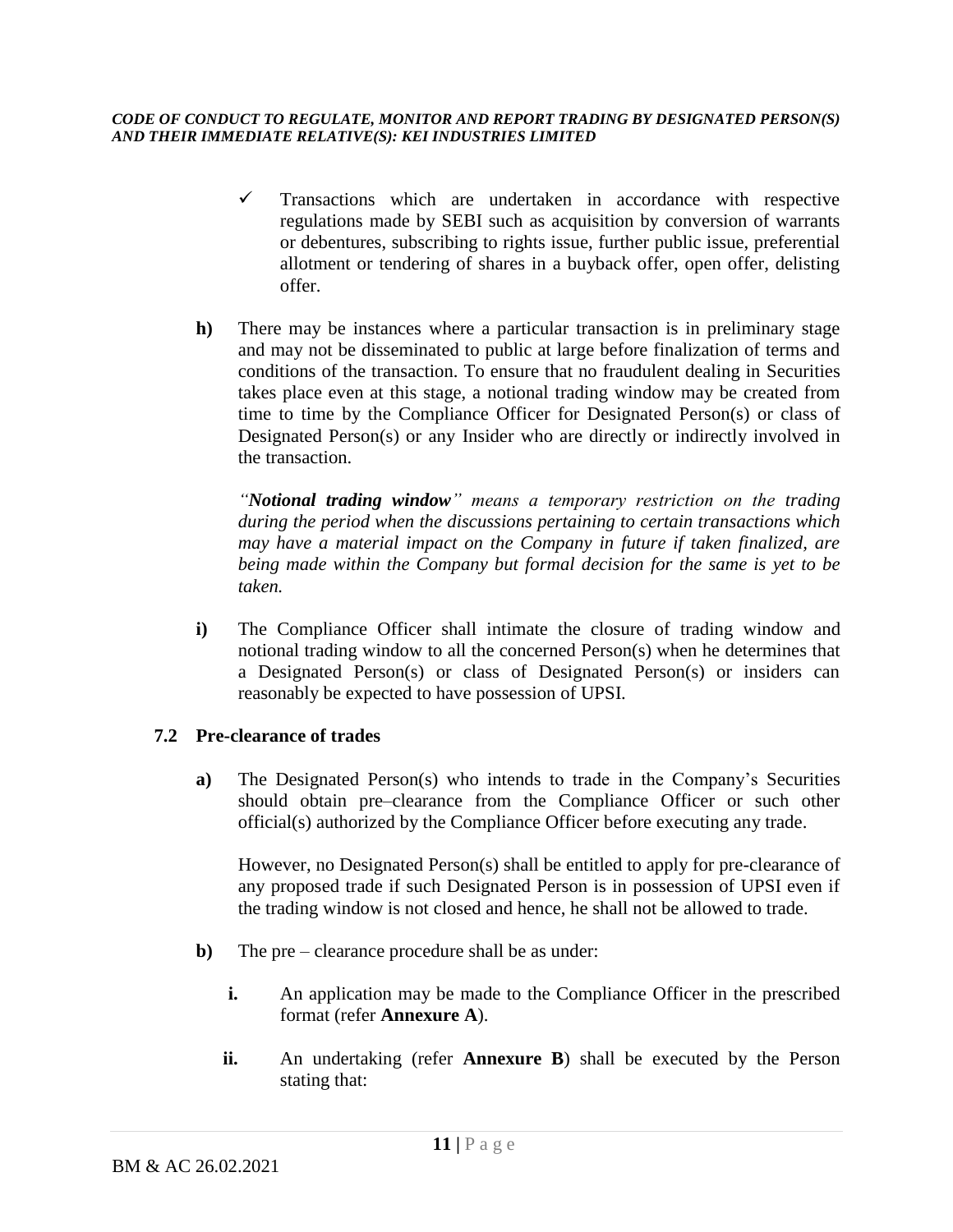- *1. he/ she does not have access to or has not received Unpublished Price Sensitive Information up to the time of signing the undertaking.*
- *2. that in case he/ she gets access to any information that could be construed as "Unpublished Price Sensitive Information" after signing of this undertaking but before the execution of the transaction and in case of any change in his/ her position, he/ she shall inform the change in position and shall refrain from dealing in the Securities of the Company till the time such information becomes public.*
- *3. He / she has not contravened the Company's code of conduct to regulate, monitor and report trading by Designated Person(s) and their Immediate Relative(s) as notified by the Company from time to time.*
- *4. In case the traded value, whether in one transaction or series of transaction over any calendar quarter, exceeds Rs. 10 lakh or any such other value as may be specified, disclosures required under the SEBI (Prohibition of Insider Trading) Regulations, 2015 will be furnished by him, within two trading days of such transaction or such other period as prescribed from time to time under SEBI (PIT) Regulation.*
- *5. he/ she has made a full and true disclosure in the matter, to the best of his/ her knowledge and belief.*
- **iii.** The Compliance Officer will scrutinize the application within 2 working days of submission and communicate the approval/ refusal (along with reasons therefore) to the applicant. The decision of the Compliance Officer in this regard will be final. In the absence of the Compliance Officer, the CFO or Managing Director will decide upon the pre-clearance application.
- **iv.** The pre-clearance approval shall be valid only for maximum 7 trading days from the date of communication and shall lapse thereafter. If the transaction is not consummated within 7 trading days from the approval date, the Designated Person (who obtained pre-clearance approval letter) will be required to follow the process of pre clearance again.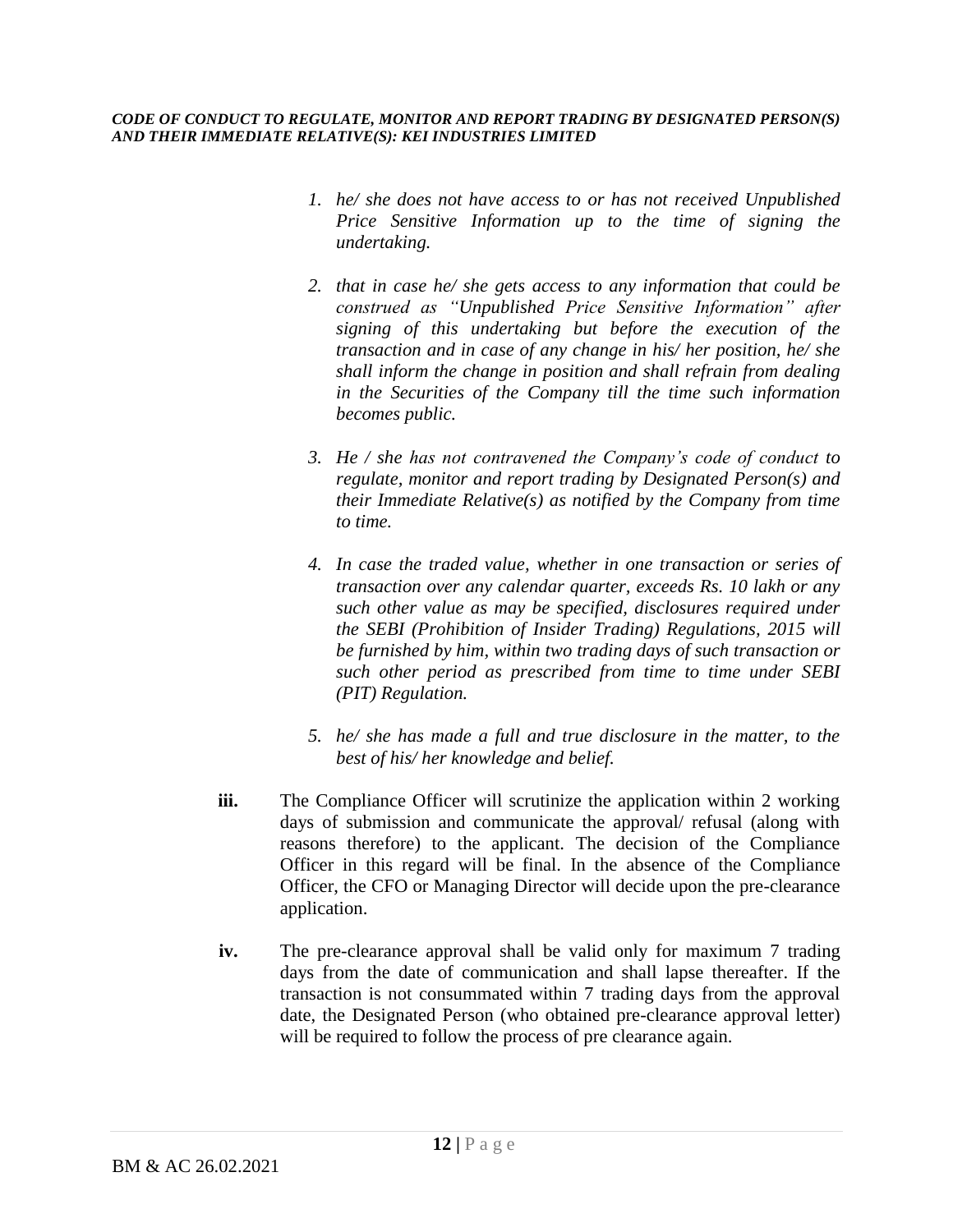- **v.** The mode of applying for pre-clearance and its approval there of shall be made only through official email of the Company or through hard copy or any other electronic mode as approved by the Compliance officer.
- **vi.** The Designated Person after obtaining pre-clearance approval letter from Compliance Officer, shall file the details of transaction(s) in such format as prescribed under **Annexure** –  $C(1)$  with the Compliance Officer within 2 (two) trading days of the exercise of the trade. Even in cases where the transaction has not been undertaken, the same should be reported in the format prescribed under **Annexure**  $- C(2)$  with the Compliance Officer within 2 (two) trading days from the last date to which he is authorized to execute pre-cleared trade.
- **c)** In case, the Compliance Officer wants to trade in the Securities of the Company, he/she shall seek the pre clearance from the CFO or Managing Director. All the terms mentioned above will be applicable to such request mutatis mutandis.
- **d)** The pre-clearance approval as mentioned above shall not apply in respect of:
	- ✓ Exercise of Options under Employee Stock Option Scheme(s). *However, sale of shares allotted on exercise of ESOPs, if any, shall be subject to pre-clearance approval.*

## **7.3 Contra trading or minimum period of holding of Securities:**

- **a)** The Designated Person(s) who buy or sell any number of Securities of the Company shall not execute an opposite transaction i.e. sell or buy any number of that securities during the next six months following the prior transaction. Hence shall not indulge in contra trading. The Compliance Officer may grant relaxation from strict application of such restriction for reasons to be recorded in writing provided that such relaxation does not violate the SEBI (PIT) Regulations.
- **b)** Should a contra-trade be executed inadvertently or otherwise, in violation of the aforesaid restriction, the profits from such trade shall be liable to be disgorged for remittance to SEBI for credit to the IPEF administered by it.
- **c)** The Contra trading restrictions as mentioned above shall not apply in respect of:
	- $\checkmark$  Trades being done pursuant to a Trading Plan as defined in article 8 of the Code.
	- $\checkmark$  Exercise of Options under an Employee Stock Option Scheme.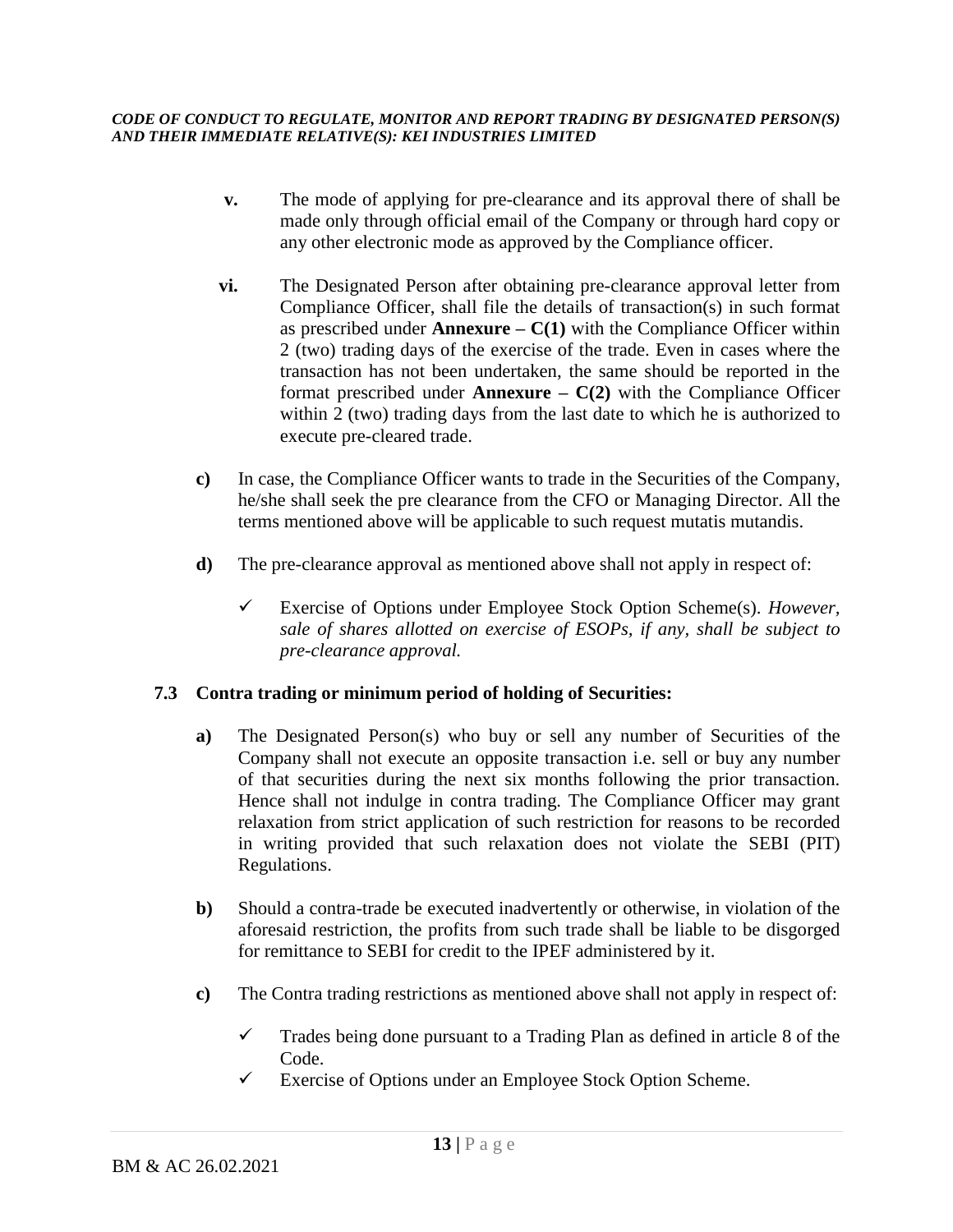- $\checkmark$  Sale of Shares acquired pursuant to exercise of options under an Employee Stock Option Scheme.
- ✓ Buy Back Offers.
- Open Offers.
- $\checkmark$  Rights Issue.
- $FPO's$ .
- $\checkmark$  Bonus.

.

Exit offers.

## **7.4 Trading while in possession of UPSI:**

- **i.** Trading in Securities shall not be done by Designated Person(s) when in possession of UPSI.
- **ii.** Provided that as recognized under the SEBI (PIT) Regulations, Designated Person(s) may prove his/her innocence by demonstrating the circumstances including the following:
	- a. The transaction is an off market transfer between Designated Person(s) who were in possession of the same UPSI without being in breach of Regulation 3 of SEBI (PIT) Regulations and both the parties had made a conscious and informed trade decision.

Provided that such UPSI was not obtained under sub-regulation (3) of regulation 3 of SEBI (PIT) Regulations.

Provided further that such off market trades shall be reported by the Person undertaking such transaction to the Company within two working days. The Company will further notify the particulars of such trade to the Stock Exchanges on which the Securities are listed within two trading days from the receipt of the disclosure or from becoming aware of such information.

b. The transaction was carried out through the block deal window mechanism between Designated Person(s) who were in possession of the same UPSI without being in breach of Regulation 3 of SEBI (PIT) Regulations and both the parties had made a conscious and informed trade decision.

Provided that such UPSI was not obtained under sub-regulation (3) of regulation 3 of SEBI (PIT) Regulations.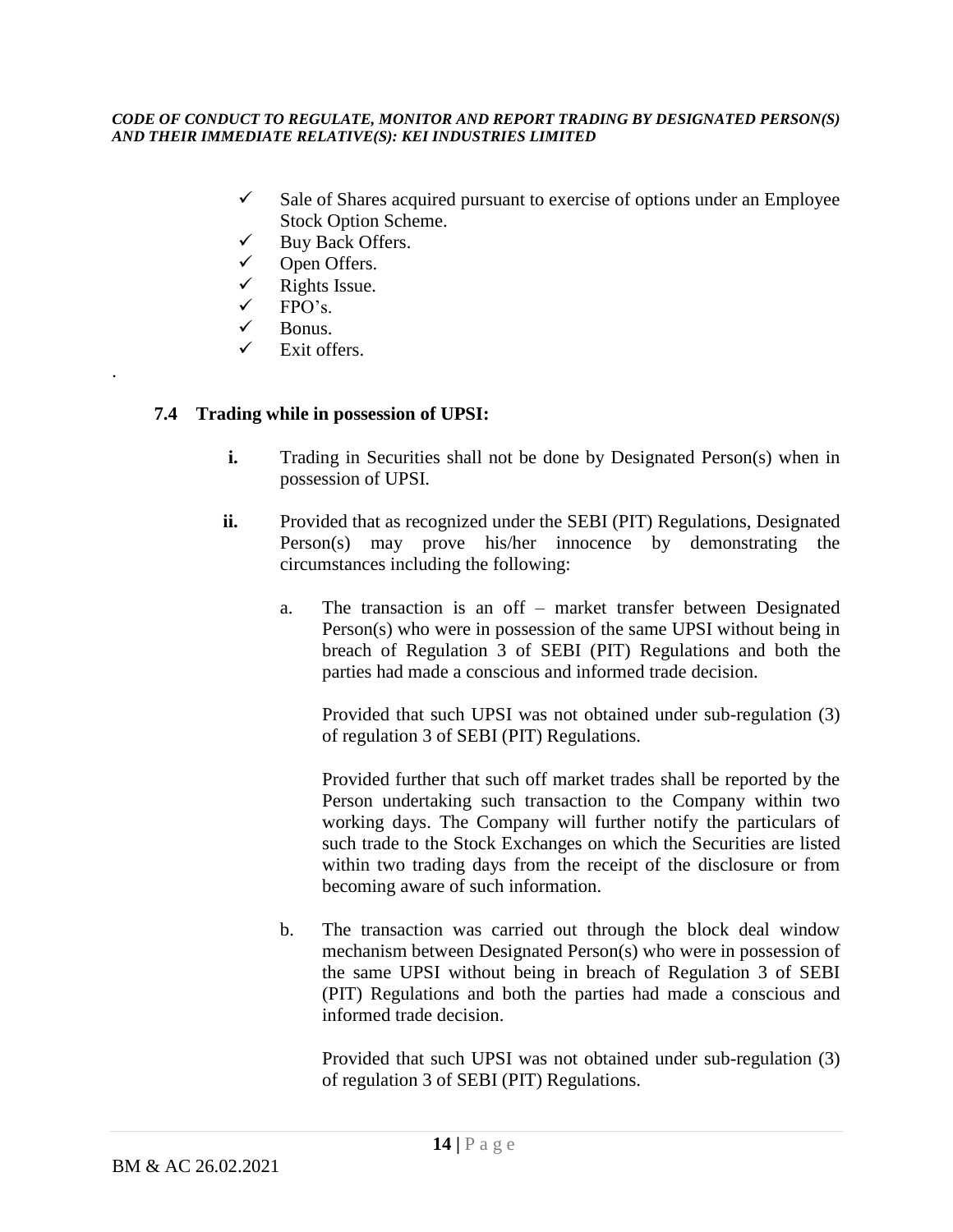- c. The transaction was carried out pursuant to a statutory or regulatory obligation to carry out a bona fide transaction.
- d. The transaction was undertaken pursuant to exercise of Stock Options in respect of which the exercise price was pre-determined in compliance with applicable regulations.
- e. In case of non-individual Designated Person(s):
	- $\checkmark$  The individuals who were in possession of such UPSI were different from the individuals taking trading decisions and such decision-making individuals were not in possession of such UPSI when they took the decision to trade; and
	- $\checkmark$  Appropriate and adequate arrangements were in place for such Person(s) to ensure that SEBI (PIT) Regulations are not violated and no UPSI was communicated by the individuals possessing the information to the individuals taking trading decisions and there is no evidence of such arrangements having been breached;
- f. The trades were pursuant to a Trading Plan as defined in article 8 of this Code.

## 8. **Trading Plans:**

**8.1** Designated Person(s) shall be entitle to formulate a Trading Plan for dealing in Securities of the Company and present it to the Compliance Officer for approval and public disclosure pursuant to which trades may be carried out in accordance with such plan.

## **8.2 Terms of Trading Plan**:

- a. **Commencement:** Any trading as per the Trading Plan shall only be executed on expiry of six months from the date of public disclosure of the said plan. For instance, if any Designated Person(s) submits his/her Trading Plan on May 30 which gets approved and publicly circulated on June 20 then such Designated Person(s) can commence trading under the said plan only upon expiry of six months from June 20 i.e. trading can be initiated with effect from December 21.
- b. **Prohibited Period under Trading Plan:** Trading, as per the Trading Plan, shall not take place between twentieth trading days prior to the last day of any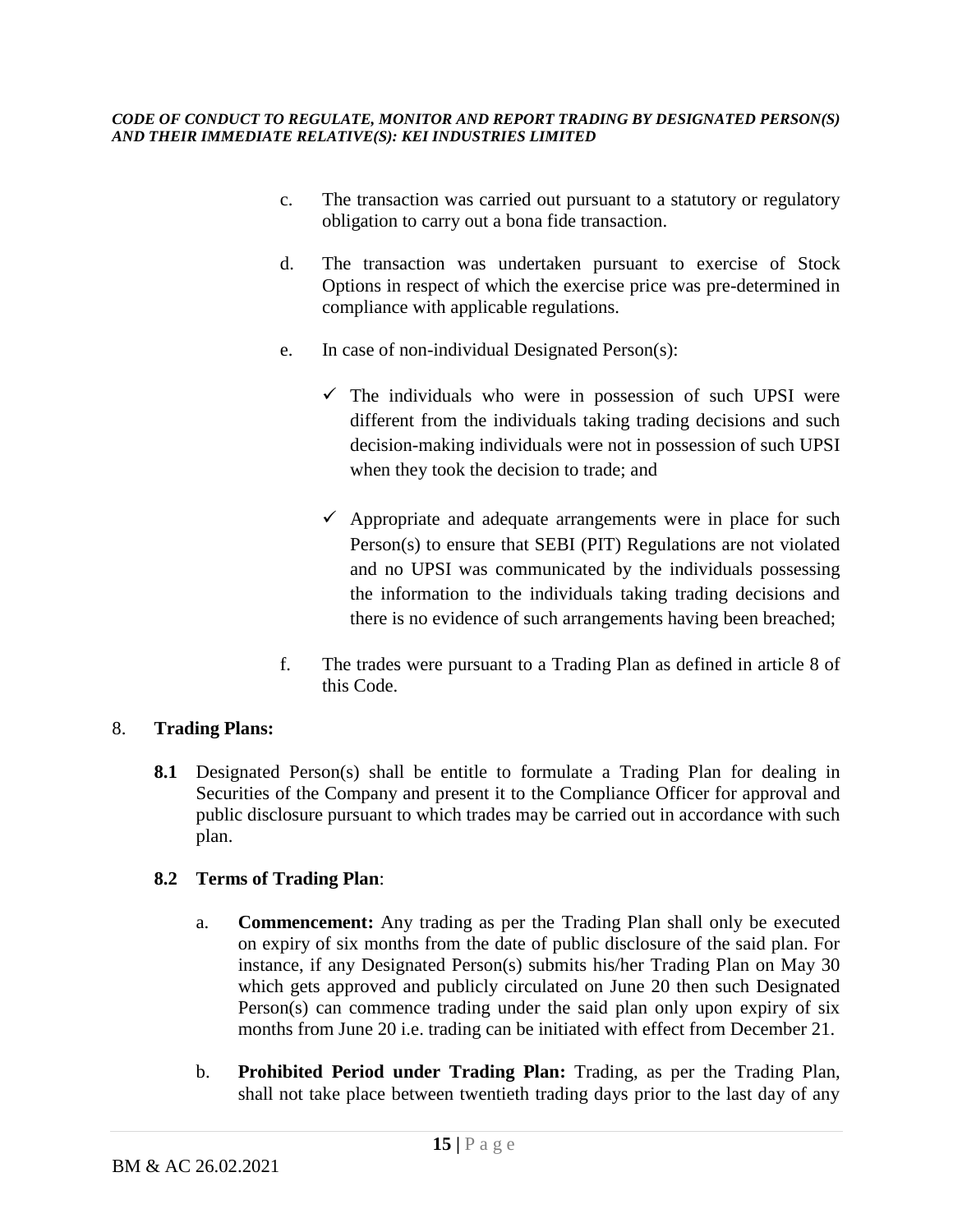financial period for which the results are required to be announced by the Company and 2 trading days after the disclosure of such financial results. For instance, in respect of financial period ending on March 31, 2019, the prohibited period is March 11, 2019 (to be calculated on 20 trading days prior to the last day the financial period) till June 1, 2019 (being 2 trading days after the disclosure of such financial results), presuming May 30, 2019 is the date of disclosure of financial results.

- c. **Tenure of Trading Plan:** Designated Person(s) can give one Trading Plan at a time and the same should not be for less than 12 months, i.e. there cannot be any overlapping of Trading Plans.
- d. **Disclosures to be made under the Trading Plan:** Any Trading Plan should set out either the value of trades or the number of Securities to be traded, along with specific dates and time intervals.
- e. **Liability on the Designated Person(s):** Trading on the basis of such a Trading Plan shall not lead to market abuse. If any manipulative activity is detected, it would be open to initiate proceedings for alleged breach of SEBI (Prohibition of Fraudulent and Unfair Trade Practices Relating to the Securities market) Regulations, 2003.
- **8.3** The compliance officer shall review the Trading Plan to assess whether the plan would have any potential for violation of SEBI (PIT) Regulations and shall be entitled to seek such express undertakings as may be necessary to enable such assessment and to approve and monitor the implementation of the plan.
- **8.4** The Trading Plan once approved shall be irrevocable and the Designated Person shall mandatorily have to implement the plan, without being entitled to either deviate from it or to execute any trade in the Securities outside the scope of the Trading Plan.

Provided that the implementation of the Trading Plan shall not be commenced, if at the time of formulation of the plan, the Designated Person is in possession of any UPSI and the said information has not become generally available at the time of the commencement of implementation of the plan and shall be deferred until such unpublished price sensitive information becomes generally available information.

- **8.5** Upon approval of the Trading Plan, the compliance officer shall notify the plan to the stock exchanges on which the Securities are listed.
- **8.6** Pre clearance of trades shall not be required for a trade executed as per an approved Trading Plan.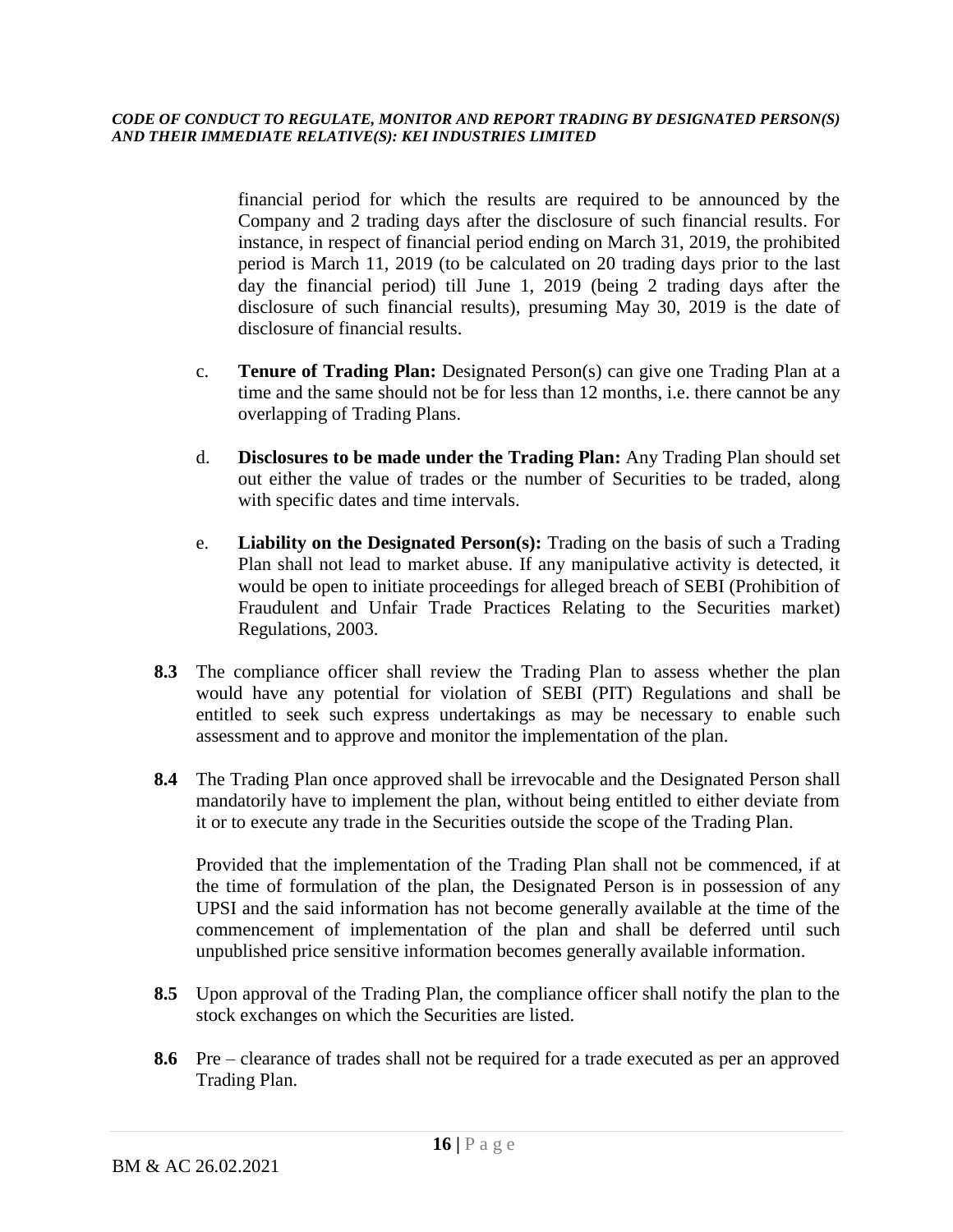- **8.7** Trading window norms and restrictions on contra trade shall not be applicable for trades carried out in accordance with an approved Trading Plan.
- **8.8** In case, the Compliance Officer wants to apply for a Trading Plan under this Code, he shall approach the Managing Director. All the terms mentioned above will be applicable to such request mutatis mutandis.

### 9. **Disclosure by Designated Person(s)**

### **9.1 Initial Disclosure**

*Notwithstanding anything contained elsewhere in any section of the Code, Designated Person shall file following initial disclosure:*

- **(a)** For the purpose of this article, every Designated Person shall disclose his/her details (along with the details of his/her Immediate Relatives) in the format **(Annexure D1)** within a period of 30 days from the Code coming into effect.
- **(b)** For the purpose of this article, any Person on becoming a Designated Person, after the Code is being effected, shall disclose his/her details in the format **(Annexure D3)** within a period of 7 days to the Compliance Officer.
- **(c)** For the purpose of clause (a) and (b) along with the specified annexure, other details as mentioned in point 4 and 5 below in the format **(Annexure D2)** shall also be filed.

*Note: All information which is required to be collected as prescribed above should be collected till date of service of such Designated Person with the Company. Upon resignation, the Company should maintain the updated address and contact details of such Employees. The company should make efforts to maintain updated address and contact details of such persons for one year after resignation from service. Such data should be preserved by the company for a period of 5 years.*

## **9.2 Continual Disclosures**

*The disclosures to be made by any Designated Person under this point shall include those relating to trading by such Person's immediate relatives, and by any other Person for whom such Person takes trading decisions.*

**(a)** Every Designated Person(s) shall disclose to the Company the number of such Securities acquired or disposed of within two trading days of such transaction if the value of the Securities traded, whether in one transaction or a series of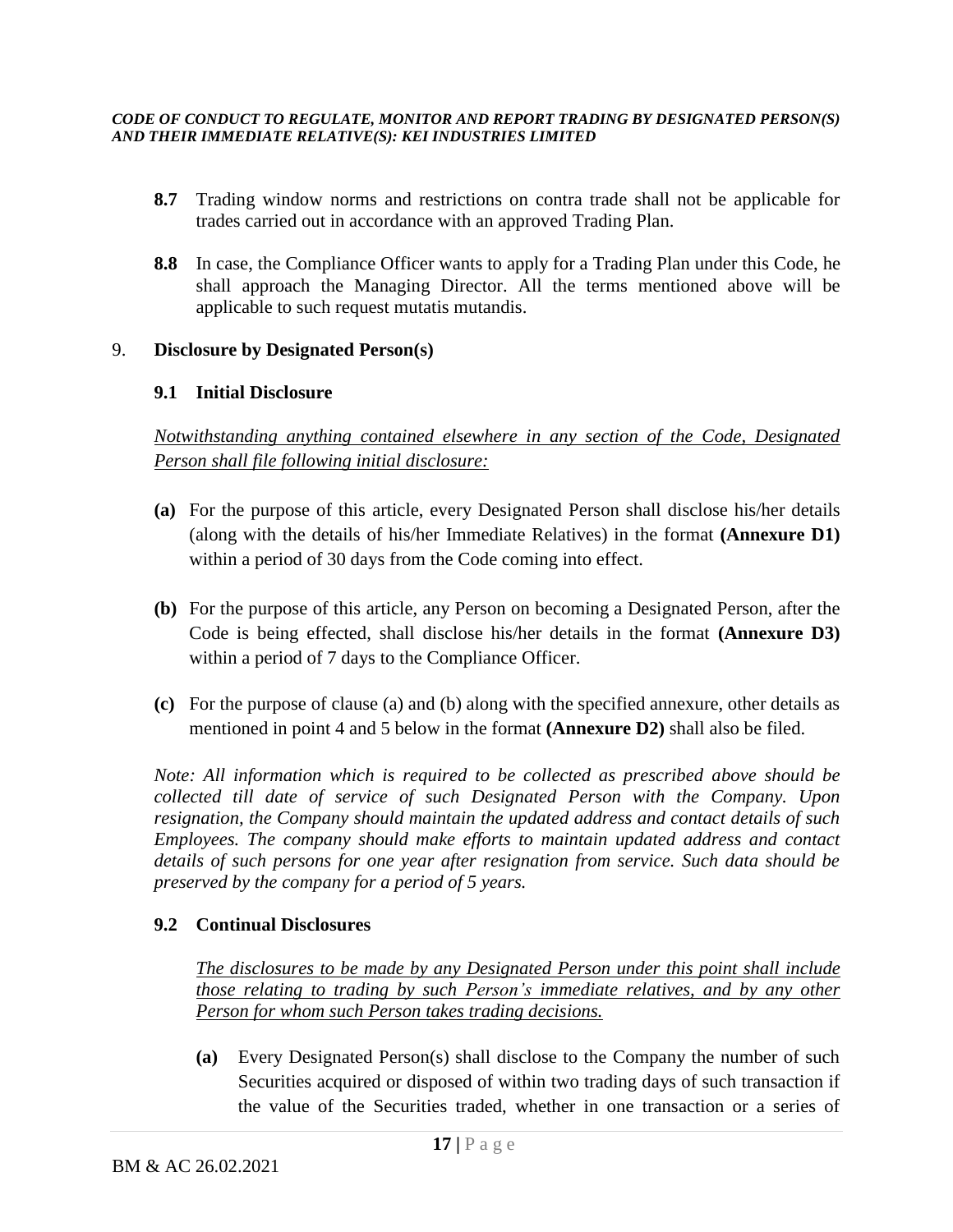transaction over any calendar quarter, aggregates to a traded value in excess of Rs. 10,00,000/- (**Rupees Ten Lakhs Only**) in the format prescribed (**Annexure E**) or such other format as may be prescribed by SEBI, from time to time.

### **Note**:

- $\triangleright$  The above disclosures to be made shall include those relating to trading by such Person's Immediate Relatives, and by any other Person for whom such Person takes trading decisions.
- $\triangleright$  The disclosures of trading in Securities shall also include trading in Derivatives of Securities, if any, and the traded value of the Derivatives shall be taken into account for purposes of this Code.
- $\triangleright$  The disclosures made under this Code shall be maintained for a period of five years or such other period as may be specified by SEBI from time to time.
- **(b)** Disclosure by the Company to the Stock Exchange:

The Company shall notify the particulars of such trading to the Stock Exchanges within 2 trading days of receipt of disclosure or from becoming aware of such information or such other time period as specified in SEBI (PIT) Regulations.

**(c)** The Compliance Officer shall maintain records of all the disclosures/ declarations/ undertakings/ forms as mentioned in this Code, as received from time to time, for a period of five years.

## **9.3 Annual Disclosure**

*The disclosures to be made by any Designated Person under this point shall include those relating to trading by such Person's immediate relatives, and by any other Person for whom such Person takes trading decisions.*

Designated Person(s) shall disclose his/her holding as on March 31 every year within a period of 30 days from the end of each year in the format prescribed (**Annexure F**).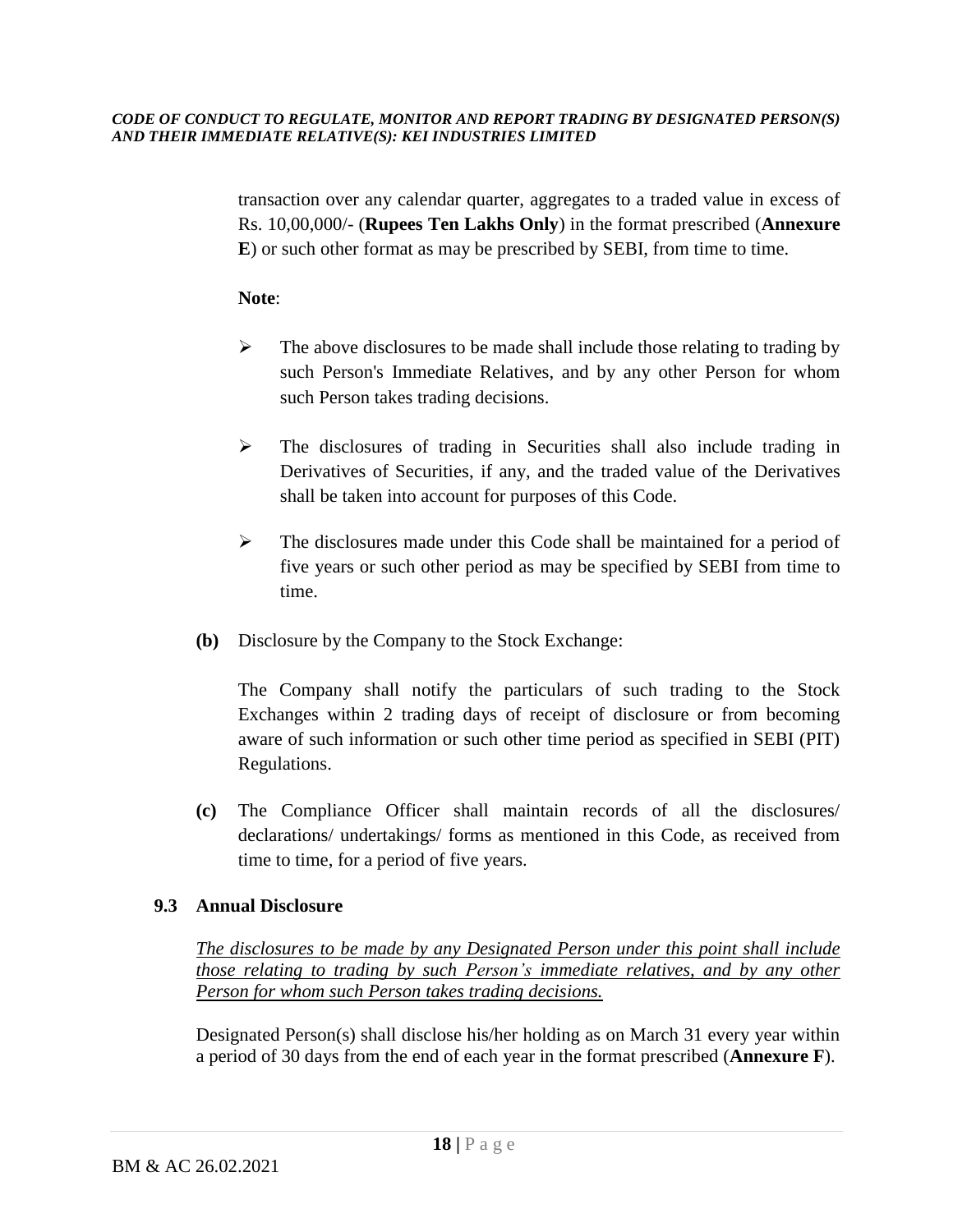If the above mentioned disclosure is made by an Immediate Relative of a Designated Person separately, then such Designated Person shall not include trading disclosure of such Immediate Relative in its own disclosure.

- **9.4** Designated Person(s) shall be required to disclose names and Permanent Account Number or any other identifier authorized by law of the following Persons on an annual basis to the Compliance Officer of the Company and as and when the information changes:
	- **a)** Immediate relatives.
	- **b)** Persons with whom such Designated Person(s) shares a material financial relationship.
	- **c)** Phone, mobile and cell numbers which are used by them.

*Explanation: The term "material financial relationship" shall mean a relationship in which one Person is a recipient of any kind of payment such as by way of a loan or gift from a Designated Person during the immediately preceding twelve months, equivalent to at least 25% of the annual income of such Designated Person but shall exclude relationships in which the payment is based on arm's length transactions.*

**9.5** Designated Person(s) shall be required to disclose names of educational institutions from which they have graduated and names of their past employers on a one time basis.

For the purpose of all the above prescribed disclosures, whether initial, continual, other or annual, the disclosures of trading in Securities shall also include trading in derivatives of Securities and the traded value of the derivatives shall be taken into account accordingly*.*

## 10. **Introduction of Individuals on sensitive transactions that may involve or give rise to UPSI**

- **10.1** In case of any transaction in the Company which is of sensitive nature i.e. it may involve UPSI or may give rise to UPSI, then the Designated Person shall first intimate to the Head of Department to which the transaction pertains and the respective head of the Department shall on receipt of intimation or on its own (if Head is himself involved in the transaction):
	- ➢ Brief the individuals and made them aware about their duties and responsibilities after receiving such sensitive information.
	- ➢ Brief about the penalties and liabilities that attaches to misuse of such information as provided to such Persons.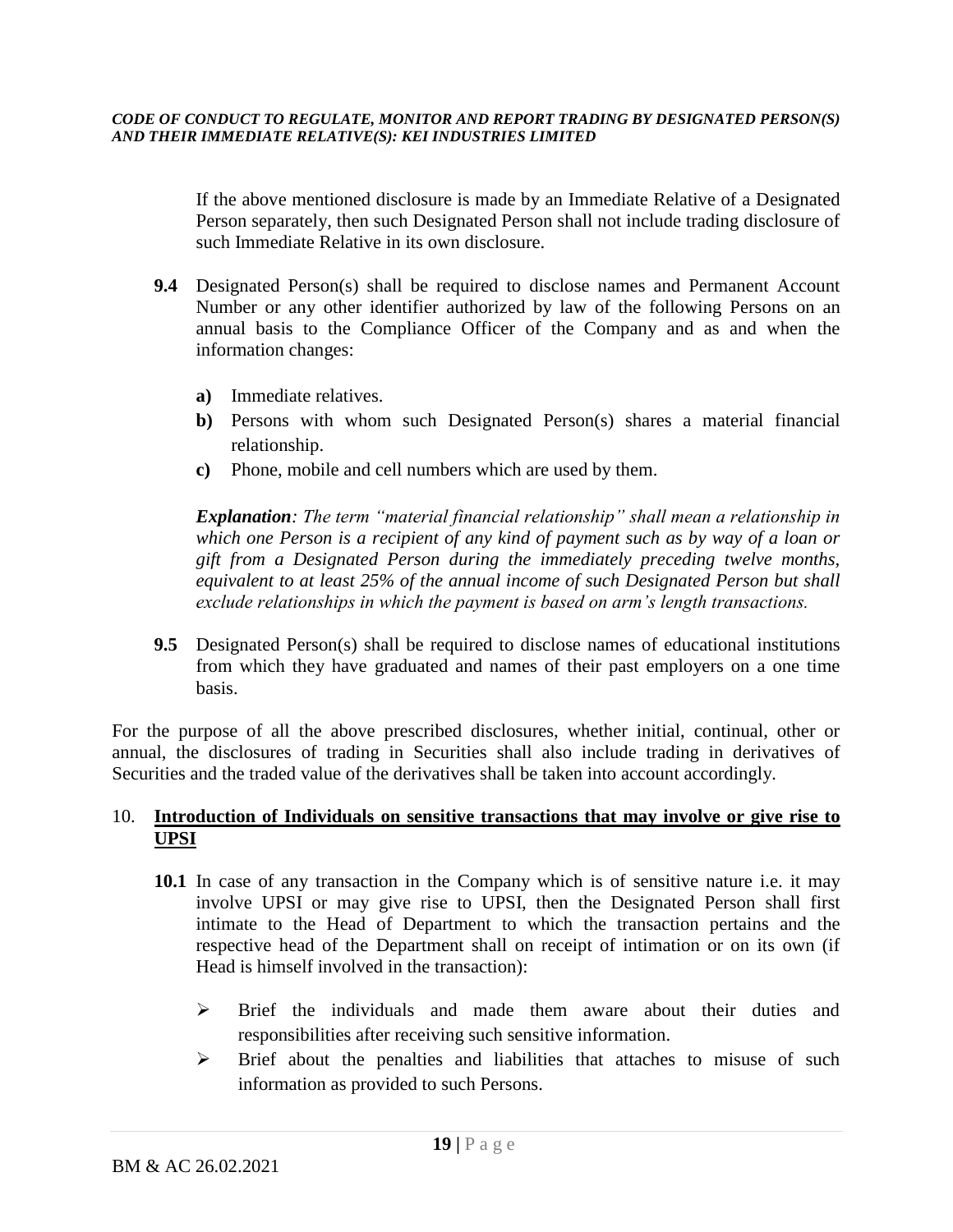- $\triangleright$  Get a signed Non Disclosure agreement or such other agreements, from Persons other than Designated Persons, as deem fit by the Head of the Department so as to ensure that no leak of UPSI takes place.
- ➢ Take Permanent Account Number or any other identifier authorized by law from such Persons to whom such information is being given.
- ➢ Intimate the same to the Compliance Officer with all such requisite details of sharing such information and include the same in digital data base.
- ➢ The Compliance Officer may ask for such additional information or do such additional acts as he may deem fit to ensure the Compliance of the Code and SEBI (PIT) Regulations.

## **11. Penalty for Contravention**

- **11.1** Any Person who trades in Securities or communicates any information for trading in Securities in contravention of the Code may be penalized and appropriate action would be taken by the Company.
- **11.2** Every Person shall be individually responsible for complying with the provisions of the Code (including to the extent the provisions hereof are applicable to his/her Immediate Relatives).
- **11.3** In case Compliance Officer observes that any Person has violated the Code or SEBI (PIT) Regulations, shall promptly inform the Stock Exchange(s) where the concerned securities are traded in such form and such manner as may be specified by the Board from time to time (**Refer Annexure-G**) and such violation shall be placed before the Board / Audit Committee in the ensuing Meeting(s).
- **11.4** Any Person who violates the Code shall be subject to disciplinary action by the Company, which may include wage/salary freeze, suspension, recover, claw back, ineligibility for future participation in employee stock option plans, etc.
- **11.5** The action by the Company shall not preclude SEBI from taking any action in case of violation of SEBI (Prohibition of Insider Trading) Regulations, 2015.
- **11.6** Any profit made by any Person shall be liable to be disgorged for remittance to the Company / SEBI for credit to the Investor Protection and Education Fund administered by the "SEBI". Similarly, any penalty levied on any person and any amount collected under this clause shall be remitted to the Board for credit to the Investor Protection and Education Fund administered by the SEBI.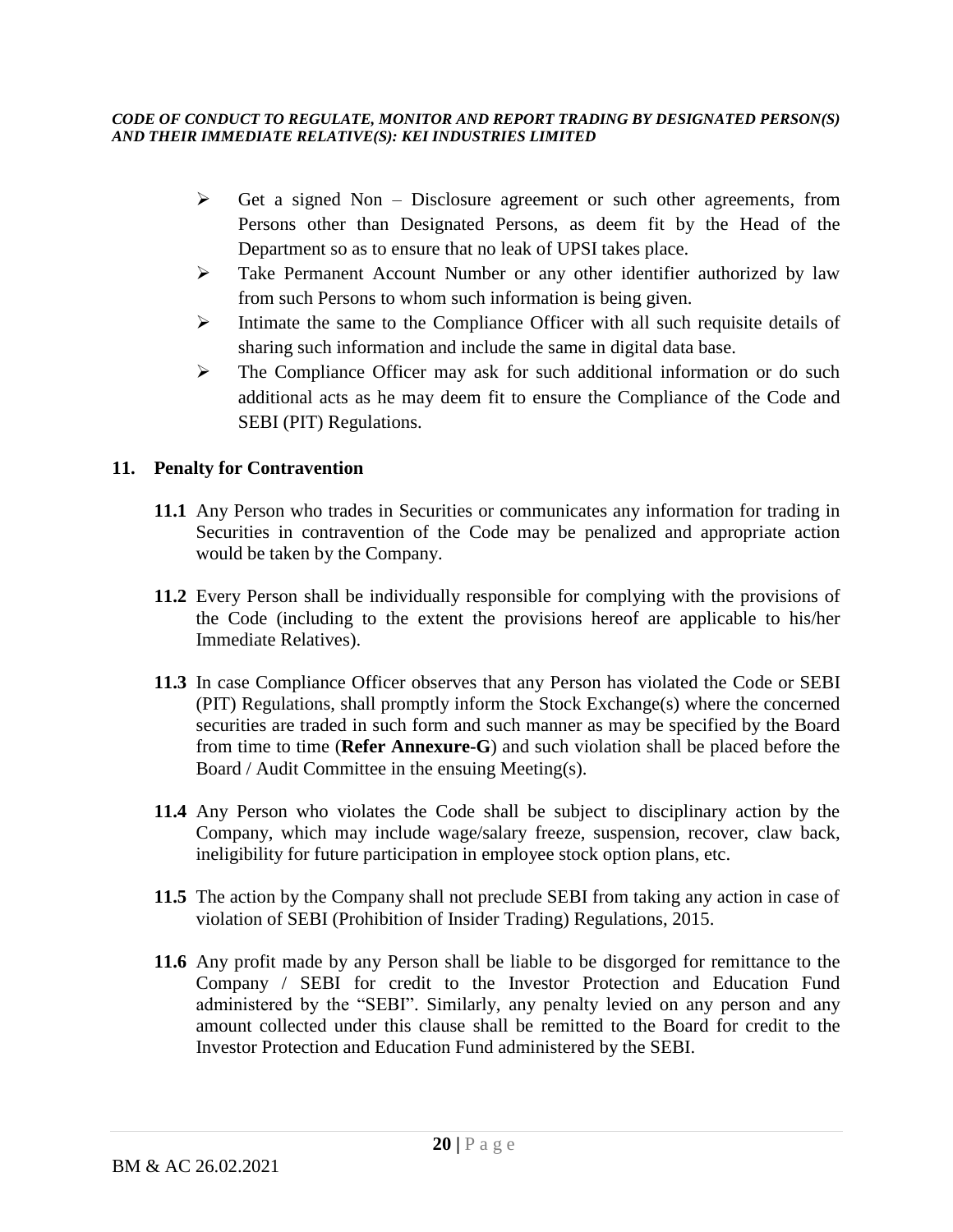### **12. Protection against retaliation and victimization**

- **12.1** The Company ensures that if any of its Employee ("Informant") who files a Voluntary Information Disclosure Form, irrespective of whether the information is considered or rejected by the SEBI or he or she is eligible for a Reward under SEBI (PIT) Regulations, by reason of:
	- a. filing a Voluntary Information Disclosure Form under SEBI (PIT) Regulations;
	- b. testifying in, participating in, or otherwise assisting or aiding SEBI in any investigation, inquiry, audit, examination or proceeding instituted or about to be instituted for an alleged violation of insider trading laws or in any manner aiding the enforcement action taken by SEBI; or
	- c. breaching any confidentiality agreement or provisions of any terms and conditions of employment or engagement solely to prevent any employee from cooperating with the SEBI in any manner.

shall be protected against any discharge, termination, demotion, suspension, discrimination, threats, harassment, directly or indirectly.

- **12.2** For the purpose of this point, "employee" means any individual who during employment may become privy to information relating to violation of insider trading laws and files a Voluntary Information Disclosure Form under these regulations and is a director, partner, regular or contractual employee, but does not include an advocate.
- **12.3** Nothing in these points shall prohibit any Informant who believes that he or she has been subject to retaliation or victimization by his or her employer, from approaching the competent court or tribunal for appropriate relief.
- **12.4** Nothing in these points shall be construed to diminish the rights and privileges of or remedies available to any Informant under any other law in force.

## **13. Leak or suspected leak of UPSI**

**13.1** The Company is committed to adhere to the highest standards of ethical, moral and legal conduct of business operations and in order to maintain these standards, the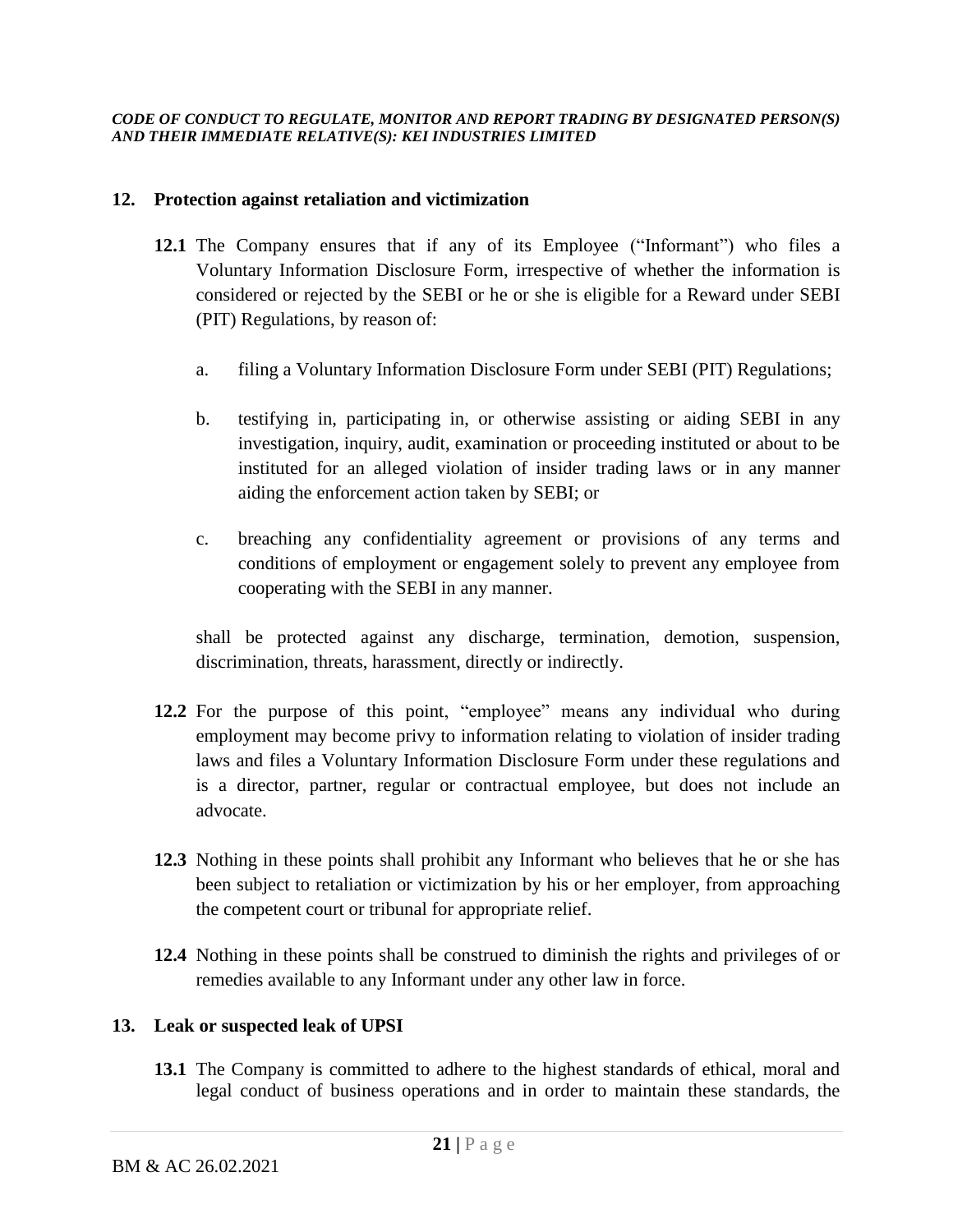Company encourages any Person who have genuine concerns about leak or Suspected leak of UPSI without fear of punishment or unfair treatment.

- **13.2** The Company in compliance with Regulation 9A(5) and (6) has made the following procedure w.r.t. report and inquiry in case of leak or suspected leak of UPSI.
- **13.3** In case any whistle blower reports leak or suspected leak of UPSI, then the procedure as prescribed under the Whistle-Blower policy of the Company shall be followed. In addition, the following procedure will be adopted
	- **13.3.1** The Compliance Officer shall be responsible to investigate the matter related to leak or suspected leak of UPSI under the supervision of the Audit Committee.
	- **13.3.2** The Investigators shall have right to call for and examine any information/document of the Company, as may be deemed necessary for the purpose of conducting inquiry/investigation under this policy and can extend the scope of investigation to Fiduciaries and intermediaries, who were also involved in the matter involving UPSI.
	- **13.3.3** The Fiduciaries and intermediaries involved in the matter shall provide full cooperation during the course of the investigation.
	- **13.3.4** The investigation shall be completed normally within 90 days of the receipt of the mandate, which can be extended by the Audit Committee for such period as it deems fit.
	- **13.3.5** The Compliance Officer shall submit a written report of the findings to the Chairman of the Audit Committee.
	- **13.3.6** Where the results of the inquiry/ investigation highlights wrong doing on the part of the any employee or fiduciaries and intermediaries, then the Audit Committee shall recommend suitable punitive action as provided under Article 11, to the Board of Directors.
	- **13.3.7** The Company on becoming aware of the matter related to leak or suspected leak of UPSI shall immediately report the same to SEBI. Further the result of investigation conducted into the said matter shall also be promptly disclosed to SEBI.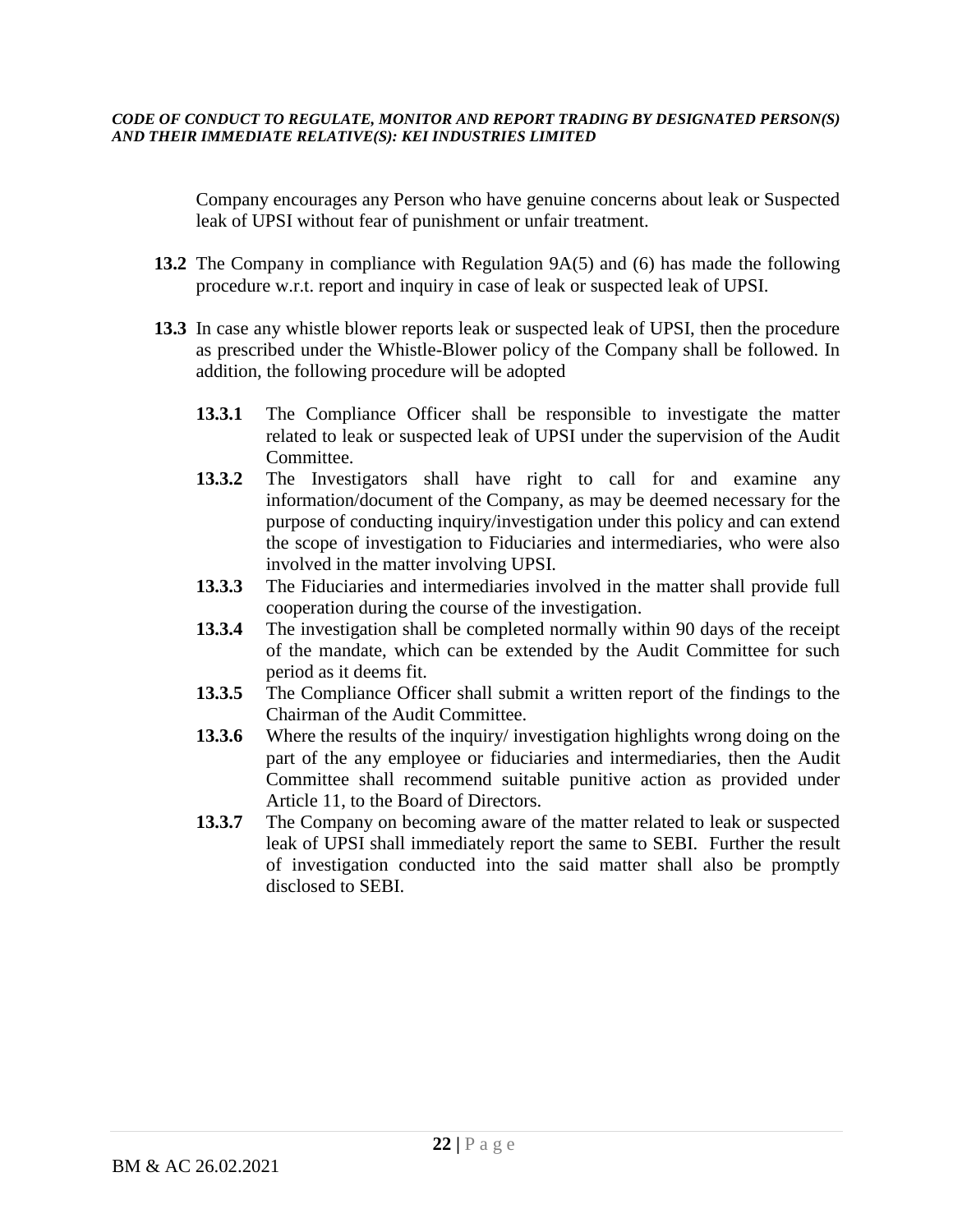### **Annexure-A**

### **APPLICATION FOR PRE-CLEARANCE OF TRADE**

(For use by Designated Employees and their immediate relatives in case of trading in the securities of Company above minimum limit prescribed under the Code)

### **To The Compliance Officer KEI Industries Limited New Delhi**

### **Dear Sir,**

I \_\_\_\_\_\_\_, S/o \_\_\_\_\_\_\_\_\_\_\_\_\_\_\_\_\_\_\_\_, desirous of trading in the below-mentioned securities of the Company to deal in my name or on behalf of my relatives (write name of relative and relationship):

| Type of<br>Security | No. of<br>Securities | Market<br>Price (if<br>$decided)*$ | Mode of<br>acquisition<br>Purchase/<br>Sale - physical/<br>Demat/ other | Date by<br>which trade<br>is proposed<br>to be<br>executed | Folio No./<br>DPID<br>/Client ID<br>alongwith the<br>name of<br>depository | Present<br>Holding (No.<br>of Shares<br>held in<br>i) Physical<br>and<br>ii) Demat) |
|---------------------|----------------------|------------------------------------|-------------------------------------------------------------------------|------------------------------------------------------------|----------------------------------------------------------------------------|-------------------------------------------------------------------------------------|
|                     |                      |                                    |                                                                         |                                                            |                                                                            |                                                                                     |

*\* In case of proposed transaction is at the market price on stock exchange. Please mention "As per prevailing market price at stock exchange"*

You are requested to pre-clear the above transaction.

Further, I hereby enclose the form of undertaking signed by me.

Thanking you,

### **Signature:**

**Name:**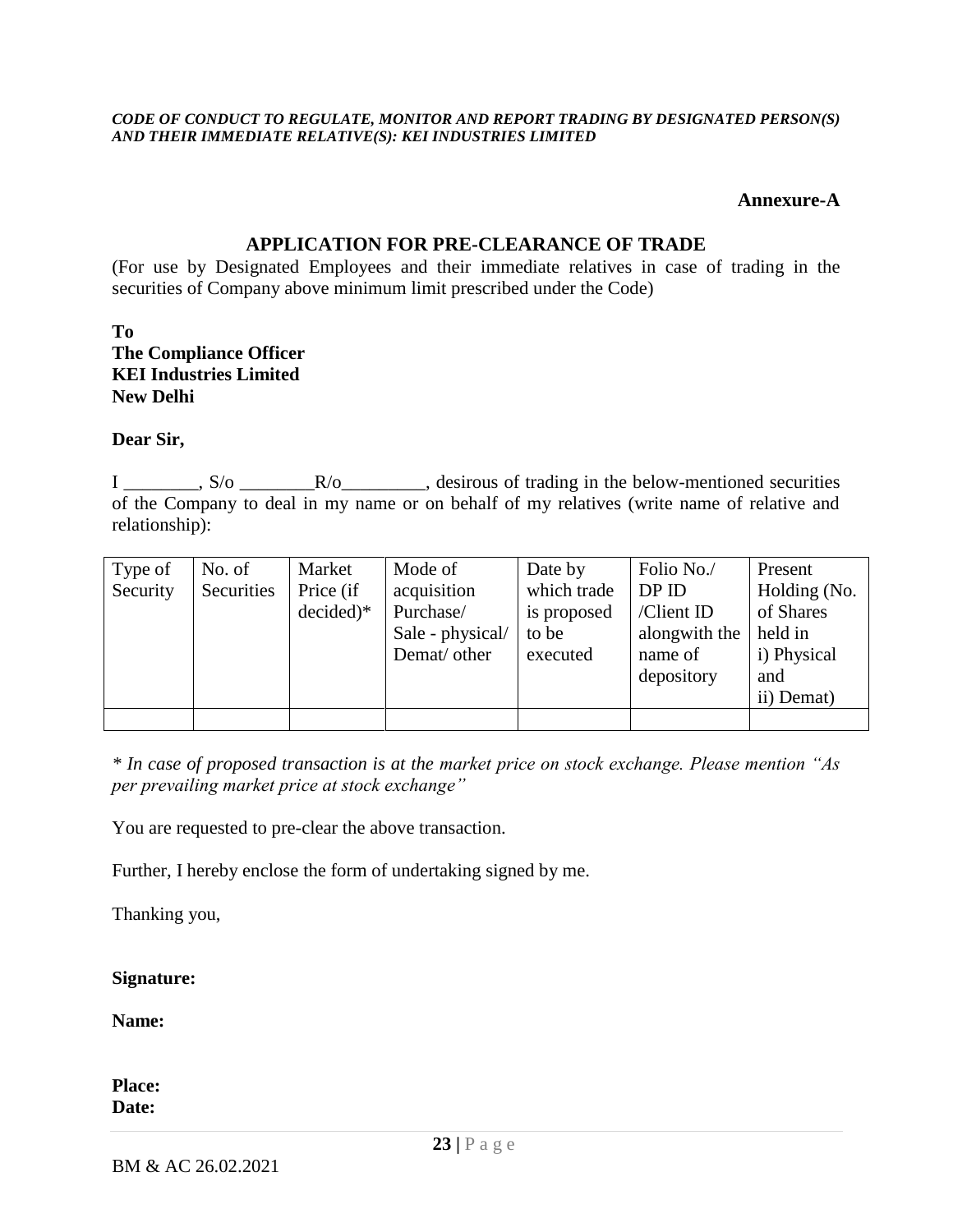### **Annexure-B**

# **UNDERTAKING**

**To The Compliance Officer KEI Industries Limited New Delhi**

**Dear Sir,**

I, \_\_\_\_\_\_\_\_\_\_\_\_\_\_S/o\_\_\_\_\_\_\_\_\_ , R/o \_\_\_\_\_\_\_\_\_\_, presently holding \_\_\_\_\_\_\_\_\_equity shares in the Company, hereby declare that I am a Promoter / Director / KMP / Designated Employee (state designation) of KEI Industries Limited.

I undertake that:

- a) I have no access to nor am I in possession of any unpublished price sensitive information at the time of signing this undertaking.
- b) In the event, I get access to any information that could be construed as "Price Sensitive Information" after signing of this undertaking but before the execution of the transaction and in case of any change in my position, I shall inform you the change in position and shall refrain from dealing in the securities of the Company till the time such information becomes public.
- c) I have not contravened the Company's code of conduct for prevention of insider trading as notified by the Company from time to time.
- d) In case the traded value exceeds Rs. 10 lakh or any such other value as may be specified, disclosures required under the Code of Conduct will be immediately furnished by me.
- e) I have made a full and true disclosure in the matter, to the best of my knowledge and belief.

### **Signature:**

**Name:**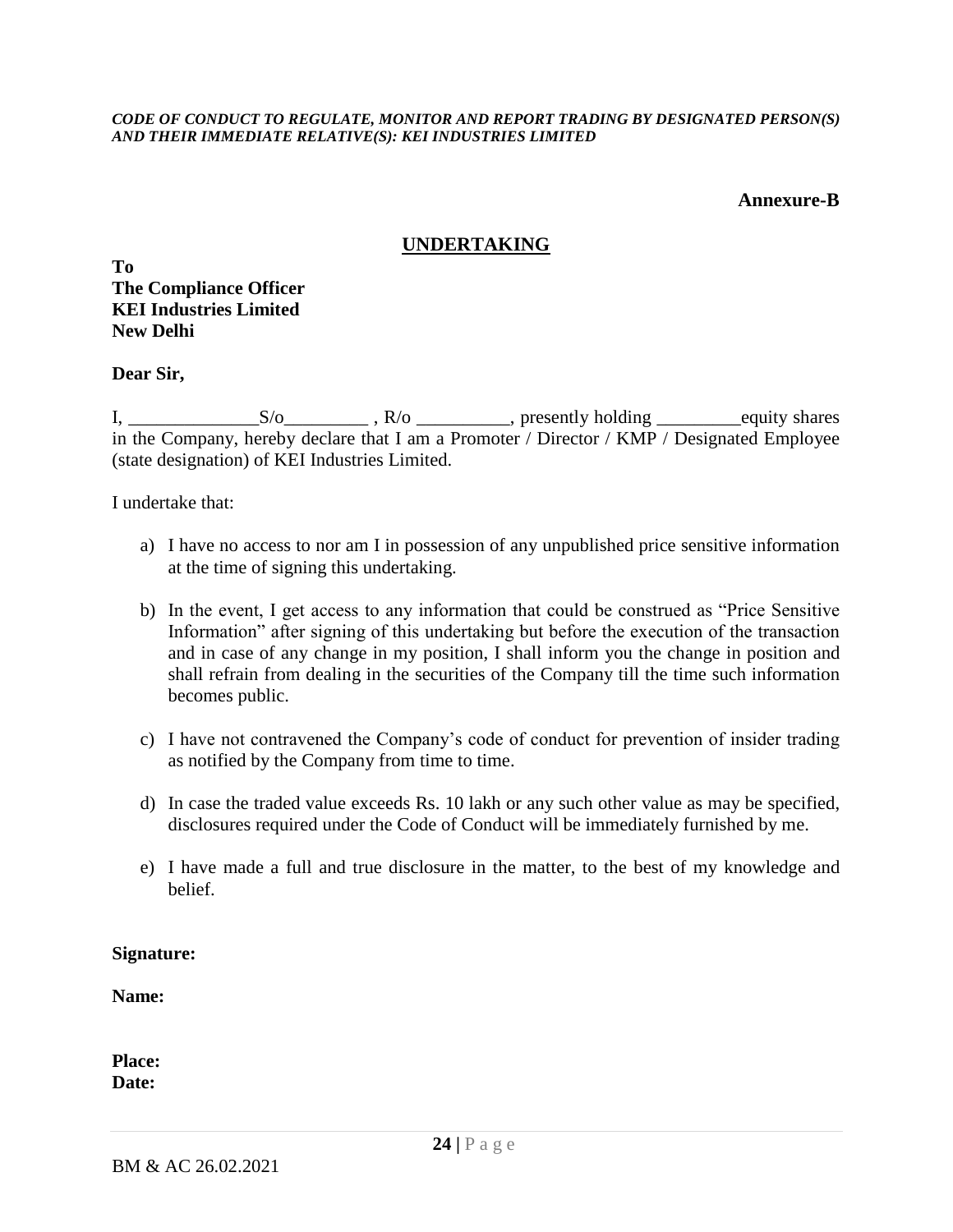### **Annexure-C (1)**

### **DISCLOSURE OF PRE-CLEARED TRANSACTIONS**

**To The Compliance Officer KEI Industries Limited New Delhi**

### **Sub: Details of Pre-cleared Transaction(s) done by me**

*Ref: Your Pre-Clearance Approval Letter No. \_\_\_\_\_\_\_\_\_\_ dated \_\_\_\_\_\_\_\_\_*

#### **Dear Sir,**

This has reference to the captioned matter and Pre-Clearance Approval Letter granted by you. I wish to inform you that I have done the following transactions as per details given below:

| As per Pre-Clearance Approval |                   |                   | <b>Details of transaction made</b> |                   |                   |                    |  |  |
|-------------------------------|-------------------|-------------------|------------------------------------|-------------------|-------------------|--------------------|--|--|
| Letter                        |                   |                   |                                    |                   |                   |                    |  |  |
| <b>Nature of</b>              | <b>Nature of</b>  | No. of            | <b>Nature of</b>                   | <b>Nature of</b>  | No. of            | <b>Transaction</b> |  |  |
| <b>Transaction</b>            | <b>Securities</b> | <b>Securities</b> | <b>Transaction</b>                 | <b>Securities</b> | <b>Securities</b> | Value (Rs.)        |  |  |
| (Buy/Sell)                    |                   |                   | (Buy/ Sell)                        |                   |                   |                    |  |  |
|                               |                   |                   |                                    |                   |                   |                    |  |  |
|                               |                   |                   |                                    |                   |                   |                    |  |  |
|                               |                   |                   |                                    |                   |                   |                    |  |  |

In this connection, I undertake to preserve the relevant documents relating to the aforesaid transaction, for a minimum period of five years and produce to the Compliance Officer/ SEBI (if required).

I declare that the above information is correct and no provision(s) of the Company's Code of Conduct for prevention of Insider Trading and/or applicable laws have been contravened in relation to conduct or completion of the above transaction(s).

Please contact me on \_\_\_\_\_\_\_\_\_\_\_\_\_ (Contact details) in case you need further information/clarifications.

Yours truly,

**Signature:**

**Name: Address:**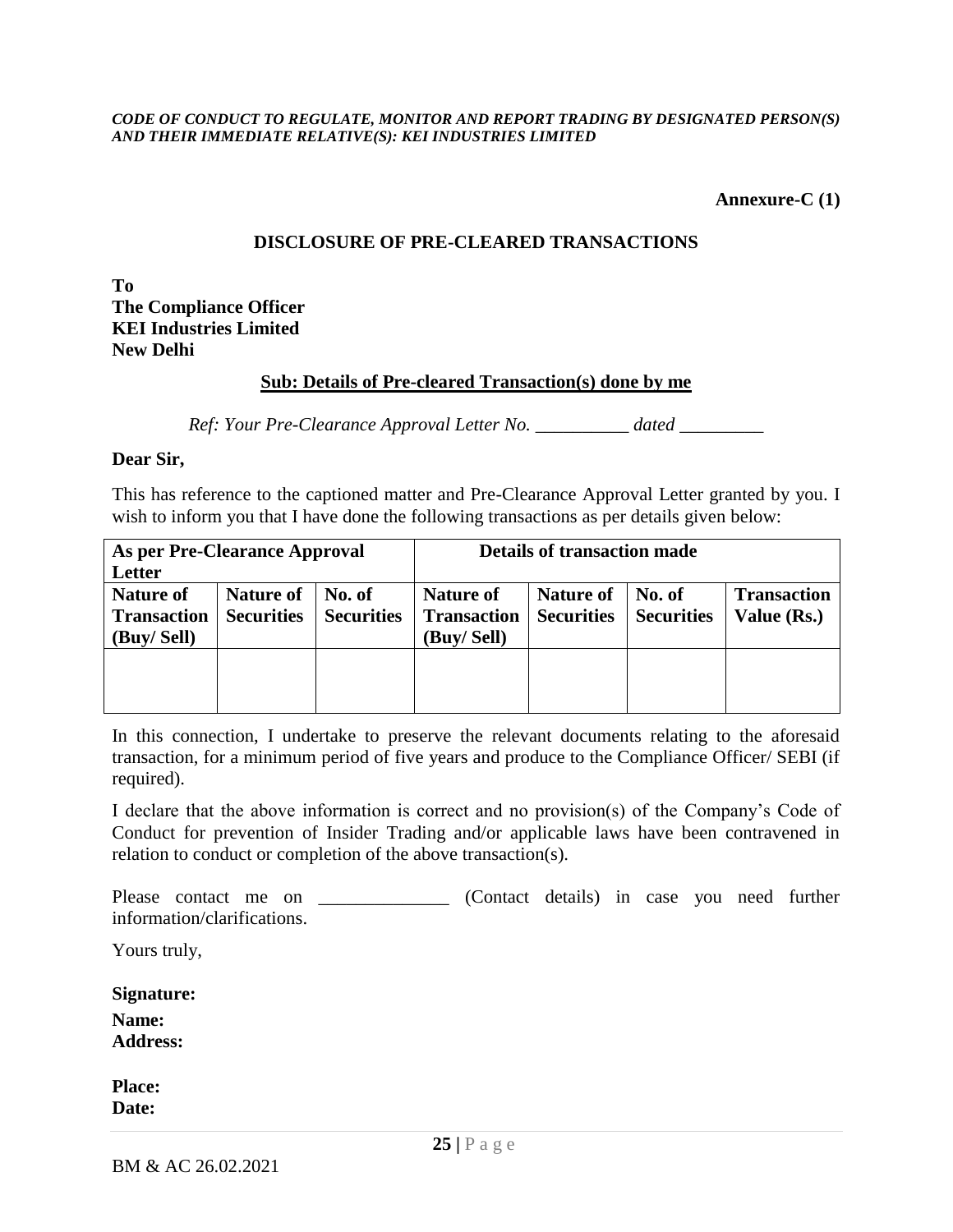**Annexure-C (2)**

# **INTIMATION FOR NOT DECIDING TO EXECUTE/ NOT EXECUTE THE PRE-CLEARED TRANSACTION**

**To The Compliance Officer KEI Industries Limited New Delhi**

# **Sub: Details of not executed pre-cleared transaction**

*Ref: Your Pre-Clearance Approval Letter No. \_\_\_\_\_\_\_\_\_\_ dated \_\_\_\_\_\_\_\_\_*

## **Dear Sir,**

This has with reference to the captioned subject and Pre-Clearance Approval Letter granted by you. I wish to inform that due to \_\_\_\_\_\_\_\_\_\_\_\_\_\_\_\_\_\_\_\_\_\_\_\_\_\_\_\_\_\_\_\_\_\_ (mention reason), I shall not/ did not carry the pre-cleared transaction in the securities of the Company.

Please contact me on \_\_\_\_\_\_\_\_\_\_\_\_\_ (Contact details) in case you need further information/clarifications.

Yours truly,

**Signature:**

**Name: Address:**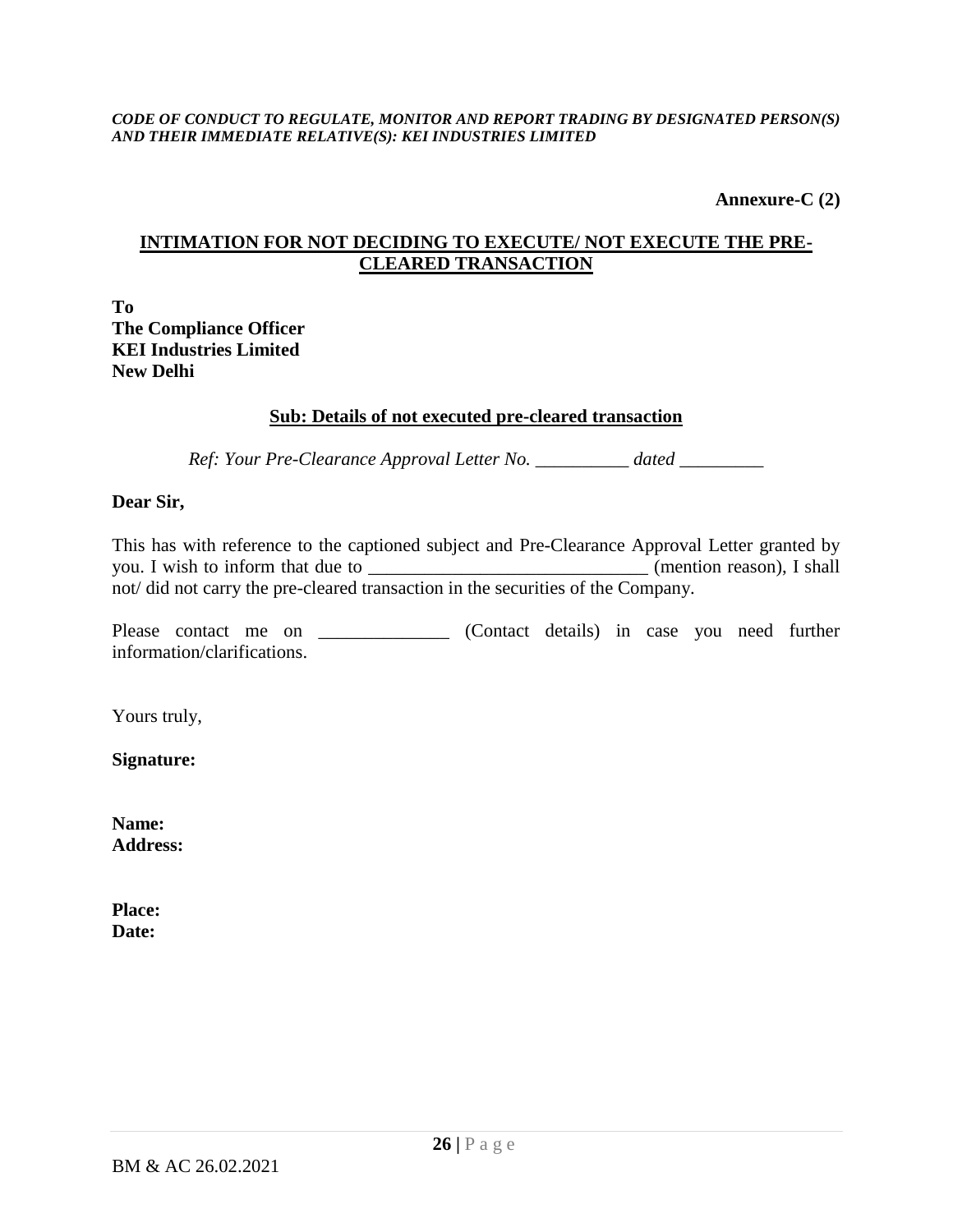**Annexure-D (1)**

#### **FORM A**

#### **Securities and Exchange Board of India (Prohibition of Insider Trading) Regulations, 2015 [Regulation 7 (1) (a) read with Regulation 6(2) - Initial Disclosure to the Company]**

Name of the company:

ISIN of the company:

| Details of Securities held by Promoter, Key<br>Managerial Personnel (KMP), Director and other |                                                |                     |     |        | Details of Open Interest (OI) in derivatives of the                                                                 |               |                     |                           |               |              |  |
|-----------------------------------------------------------------------------------------------|------------------------------------------------|---------------------|-----|--------|---------------------------------------------------------------------------------------------------------------------|---------------|---------------------|---------------------------|---------------|--------------|--|
|                                                                                               | such persons as mentioned in Regulation $6(2)$ |                     |     |        | <b>Company held by Promoter, Key Managerial Personnel</b><br>(KMP), Director and other such persons as mentioned in |               |                     |                           |               |              |  |
| Name                                                                                          | Category of                                    | Securities held     |     | $%$ of | <b>Regulation <math>6(2)</math></b><br>Open Interest of the                                                         |               |                     | Open Interest of the      |               |              |  |
| PAN,                                                                                          | Person                                         | as on the date      |     | Shar   | Future contracts held as                                                                                            |               |                     | Option Contracts held as  |               |              |  |
| CIN/                                                                                          | (Promoters/                                    | of regulation       |     | ehol   | on the date of regulation                                                                                           |               |                     | on the date of regulation |               |              |  |
| <b>DIN</b>                                                                                    | <b>KMP</b>                                     | coming into         |     | ding   | coming into force                                                                                                   |               |                     | coming into force         |               |              |  |
| &                                                                                             |                                                | force               |     |        |                                                                                                                     |               |                     |                           |               |              |  |
| addre<br>SS                                                                                   | Directors/im<br>mediate                        | Type of<br>security | No. |        | Contract<br>Specifica                                                                                               | Numb<br>er of | <b>Notio</b><br>nal | Contract<br>Specifica     | Numb<br>er of | Notio<br>nal |  |
| with                                                                                          | relative                                       | $(For e.g. -$       |     |        | tions                                                                                                               | units         | value               | tions                     | units         | value        |  |
| conta                                                                                         | to/others                                      | Shares,             |     |        |                                                                                                                     | (contr        | in                  |                           | (contr        | in           |  |
| ct                                                                                            | $etc.$ )                                       | Warrants,           |     |        |                                                                                                                     | acts          | Rupe                |                           | acts          | Rupe         |  |
| nos.                                                                                          |                                                | Converti            |     |        |                                                                                                                     | $*$ lot       | e                   |                           | $*$ lot       | e            |  |
|                                                                                               |                                                | ble<br>Debentur     |     |        |                                                                                                                     | size)         | terms               |                           | size)         | terms        |  |
|                                                                                               |                                                | es etc.)            |     |        |                                                                                                                     |               |                     |                           |               |              |  |
|                                                                                               |                                                |                     |     |        |                                                                                                                     |               |                     |                           |               |              |  |
| 1                                                                                             | $\overline{2}$                                 | 3                   | 4   | 5      | 6                                                                                                                   | $\tau$        | 8                   | 9                         | 10            | 11           |  |
|                                                                                               |                                                |                     |     |        |                                                                                                                     |               |                     |                           |               |              |  |

Name & Signature Designation

Place: New Delhi Date: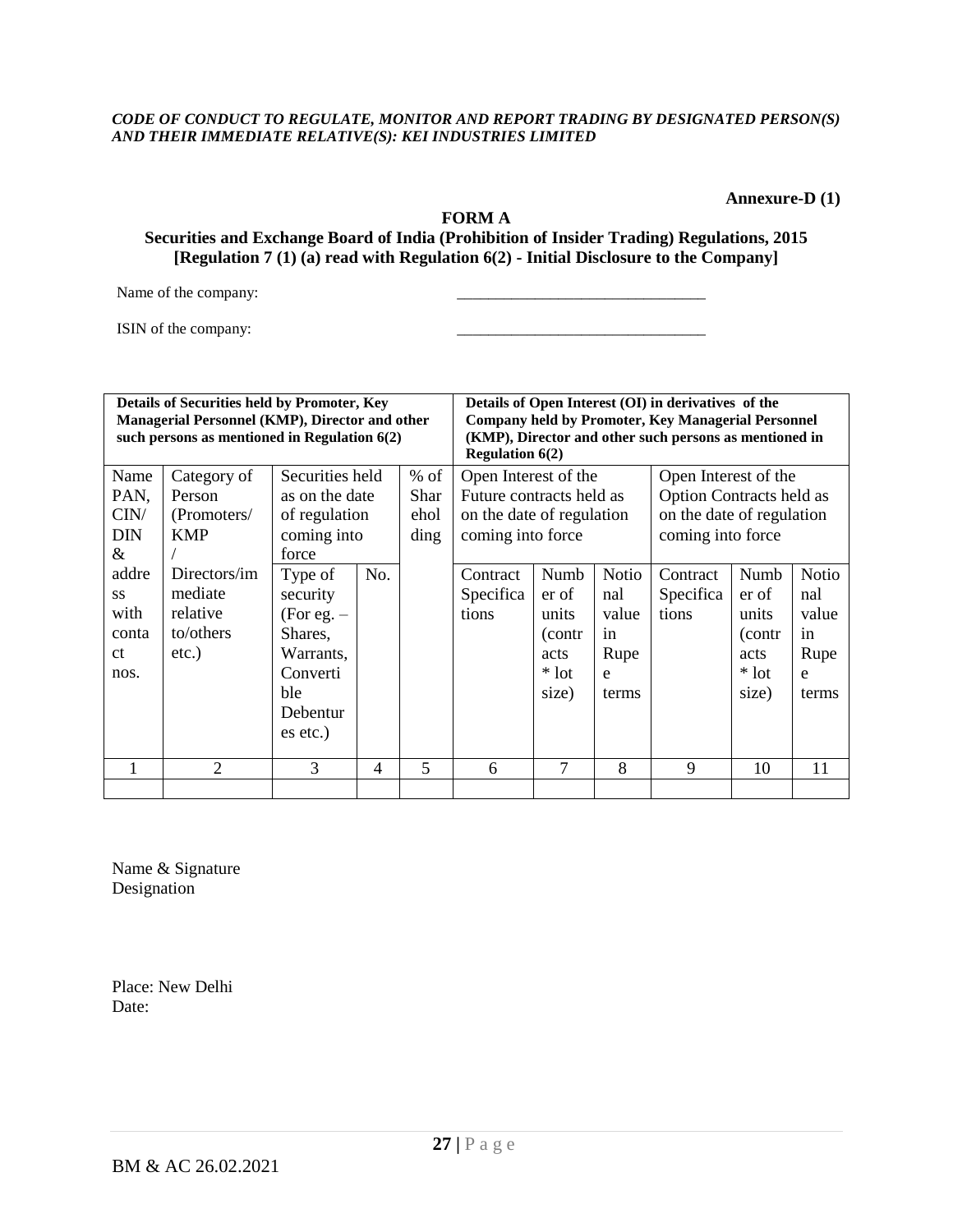**Annexure D2**

| DISCLOSURE BY DESIGNATED PERSONS    |                                                                  |  |  |  |  |
|-------------------------------------|------------------------------------------------------------------|--|--|--|--|
| A. Details of Designated Person     |                                                                  |  |  |  |  |
|                                     |                                                                  |  |  |  |  |
| <b>Name</b>                         |                                                                  |  |  |  |  |
| <b>Address</b>                      |                                                                  |  |  |  |  |
| <b>PAN</b>                          |                                                                  |  |  |  |  |
| <b>Designation</b>                  |                                                                  |  |  |  |  |
| <b>Department</b>                   |                                                                  |  |  |  |  |
| <b>Employee Code</b>                |                                                                  |  |  |  |  |
|                                     | <b>B.</b> Details of Education Institutions of Designated Person |  |  |  |  |
| 1. Graduation                       |                                                                  |  |  |  |  |
| (A)                                 |                                                                  |  |  |  |  |
| <b>Name of College/Institution:</b> |                                                                  |  |  |  |  |
| <b>University</b>                   |                                                                  |  |  |  |  |
| <b>Year of Completion</b>           |                                                                  |  |  |  |  |
|                                     |                                                                  |  |  |  |  |
| <b>(B)</b>                          |                                                                  |  |  |  |  |
| <b>Name of College/Institution:</b> |                                                                  |  |  |  |  |
| <b>University</b>                   |                                                                  |  |  |  |  |
| <b>Year of Completion</b>           |                                                                  |  |  |  |  |
|                                     |                                                                  |  |  |  |  |
| 2. Post-Graduation                  |                                                                  |  |  |  |  |
| <b>Name of College/Institution:</b> |                                                                  |  |  |  |  |
| <b>University</b>                   |                                                                  |  |  |  |  |
| <b>Year of Completion</b>           |                                                                  |  |  |  |  |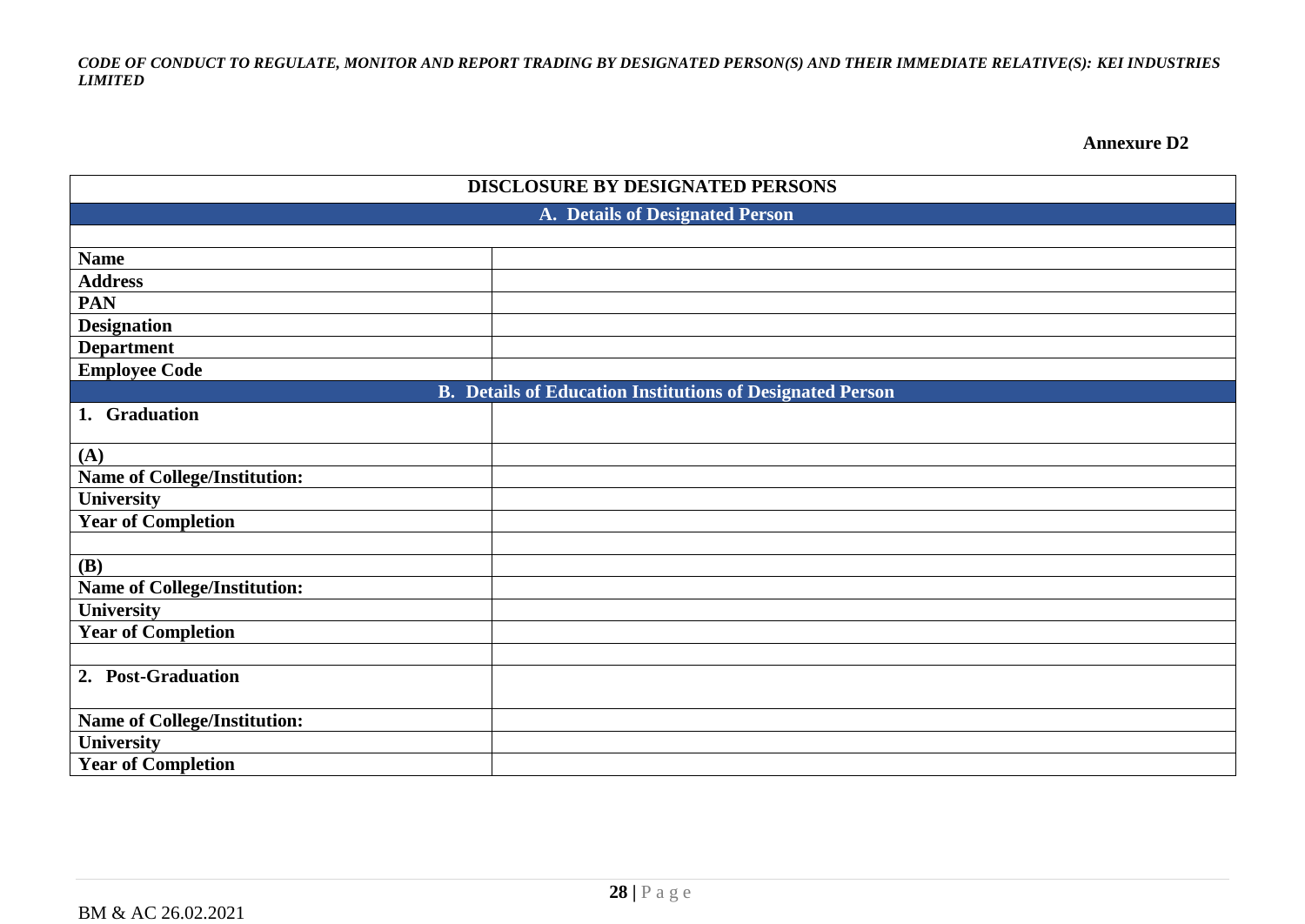| 3. Any other Qualification          |                                                   |
|-------------------------------------|---------------------------------------------------|
|                                     |                                                   |
| <b>Name of College/Institution:</b> |                                                   |
| University                          |                                                   |
| <b>Year of Completion</b>           |                                                   |
|                                     | C. Details of Past Employers of Designated Person |
|                                     |                                                   |
| 1.                                  |                                                   |
|                                     |                                                   |
| <b>Name of Employer:</b>            |                                                   |
| <b>Address:</b>                     |                                                   |
| <b>Year of Service:</b>             |                                                   |
|                                     |                                                   |
| 2.                                  |                                                   |
| <b>Name of Employer:</b>            | $\qquad \qquad -$                                 |
| <b>Address:</b>                     |                                                   |
| <b>Year of Service:</b>             |                                                   |
|                                     |                                                   |
| 3.                                  |                                                   |
| <b>Name of Employer:</b>            | $\overline{\phantom{a}}$                          |
| <b>Address:</b>                     |                                                   |
| <b>Year of Service:</b>             |                                                   |
|                                     |                                                   |
| 4.                                  |                                                   |
| <b>Name of Employer:</b>            | $\overline{\phantom{a}}$                          |
| <b>Address:</b>                     |                                                   |
| <b>Year of Service:</b>             |                                                   |
|                                     |                                                   |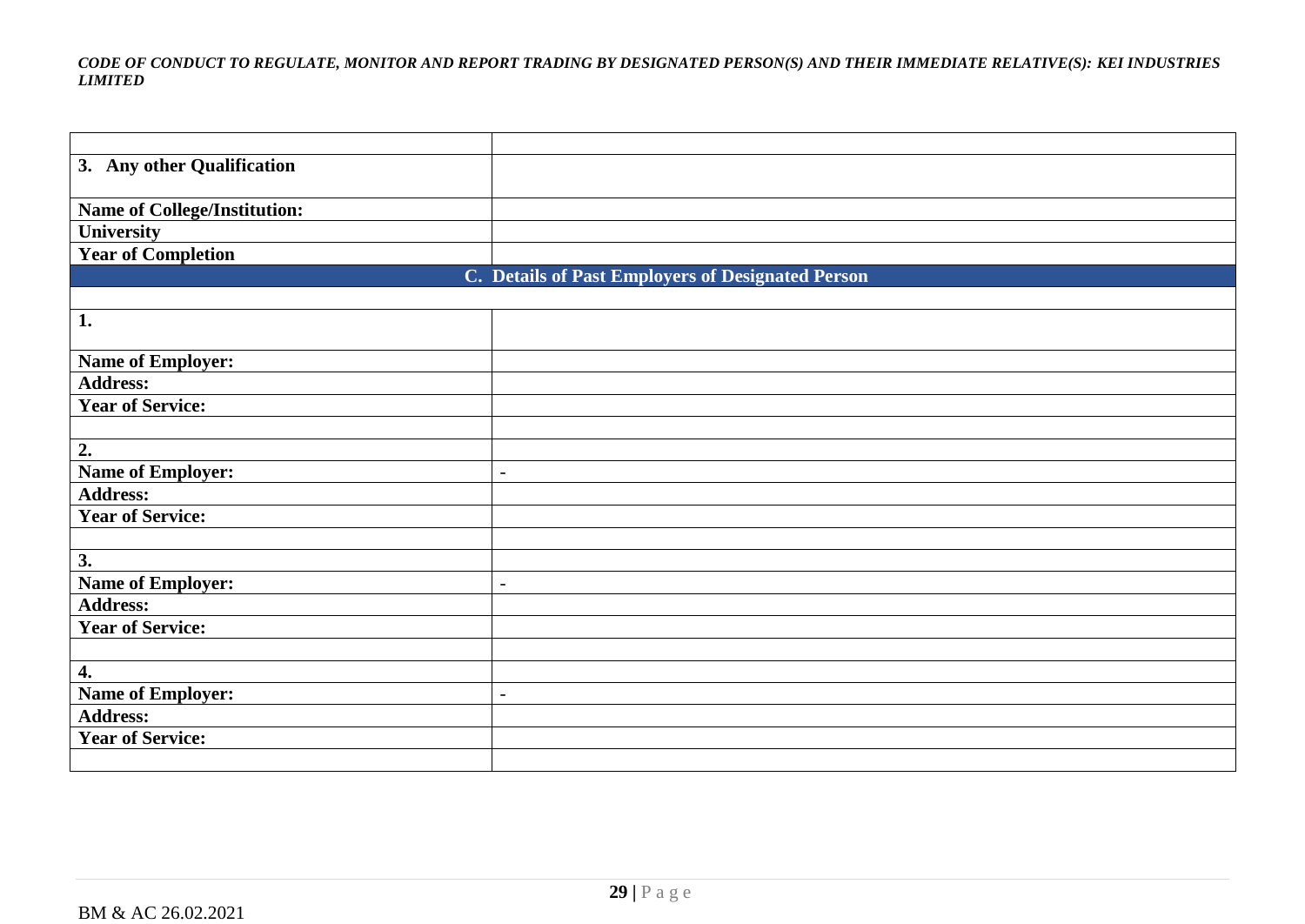|                                                            |                          | D. Details of persons with whom material financial transaction is entered by Designated Person |  |  |  |  |
|------------------------------------------------------------|--------------------------|------------------------------------------------------------------------------------------------|--|--|--|--|
|                                                            |                          |                                                                                                |  |  |  |  |
| <b>Disclosure Condition</b>                                |                          | If yes, provide following details                                                              |  |  |  |  |
| Check as applicable $(\sqrt{1/(X)})$ :                     |                          | (No need to provide details if the transaction is on arm length basis)                         |  |  |  |  |
| Whether you have entered a material financial              |                          |                                                                                                |  |  |  |  |
| transactions (in nature of loan, gift, capital             | <b>Name</b>              |                                                                                                |  |  |  |  |
| contribution etc.) with any person which involves          | <b>PAN</b>               |                                                                                                |  |  |  |  |
| either:                                                    | <b>Landline Number</b>   |                                                                                                |  |  |  |  |
|                                                            | <b>Mobile Number (1)</b> |                                                                                                |  |  |  |  |
| $\triangleright$ Receipt by you of amount exceeding 25% of | <b>Mobile Number (2)</b> |                                                                                                |  |  |  |  |
| Payer's Annual Income                                      |                          |                                                                                                |  |  |  |  |
|                                                            | <b>Name</b>              |                                                                                                |  |  |  |  |
| $\triangleright$ Payment of amount by you exceeding 25% of | PAN                      |                                                                                                |  |  |  |  |
| your Annual Income                                         | <b>Landline Number</b>   |                                                                                                |  |  |  |  |
|                                                            | <b>Mobile Number (1)</b> |                                                                                                |  |  |  |  |
| Yes                                                        | <b>Mobile Number (2)</b> |                                                                                                |  |  |  |  |
| $\Box$<br>N <sub>0</sub>                                   |                          |                                                                                                |  |  |  |  |
|                                                            | <b>Name</b>              |                                                                                                |  |  |  |  |
|                                                            | <b>PAN</b>               |                                                                                                |  |  |  |  |
|                                                            | <b>Landline Number</b>   |                                                                                                |  |  |  |  |
|                                                            | <b>Mobile Number (1)</b> |                                                                                                |  |  |  |  |
|                                                            | <b>Mobile Number (2)</b> |                                                                                                |  |  |  |  |
|                                                            |                          |                                                                                                |  |  |  |  |
|                                                            |                          | <b>E.</b> Details of Immediate Relatives                                                       |  |  |  |  |
|                                                            |                          |                                                                                                |  |  |  |  |
| <b>Disclosure Condition</b>                                |                          | Provide following details if any of the condition is ticked( $\sqrt{ }$ )                      |  |  |  |  |
| Check as applicable $(\sqrt{1}/(X))$ :                     |                          |                                                                                                |  |  |  |  |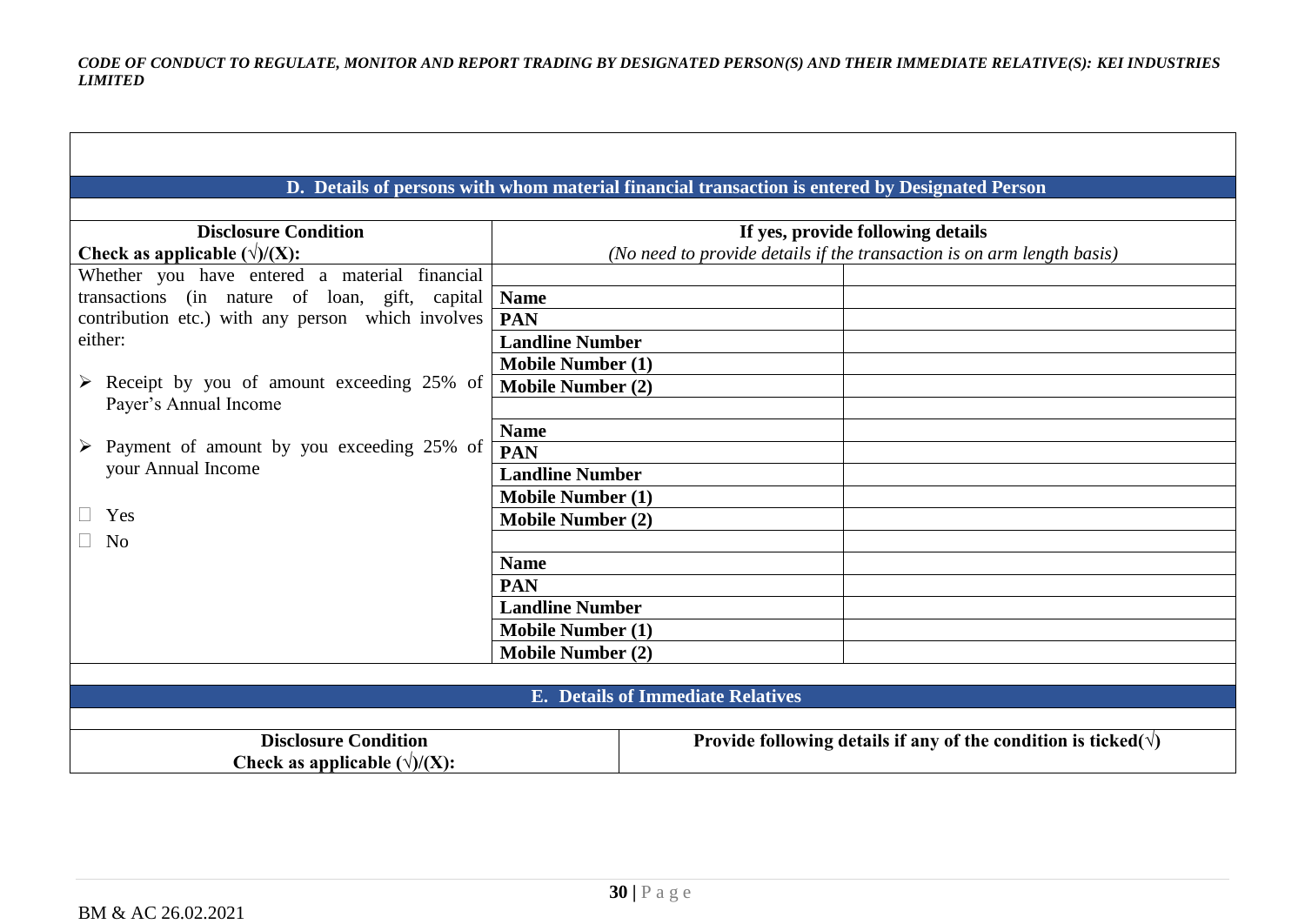| Spouse(mandatory)                       | <b>Name</b>              |  |
|-----------------------------------------|--------------------------|--|
|                                         | <b>PAN</b>               |  |
|                                         | <b>Landline Number</b>   |  |
|                                         | <b>Mobile Number (1)</b> |  |
|                                         | <b>Mobile Number (2)</b> |  |
| <b>Mother</b>                           |                          |  |
| Financially dependent                   | <b>Name</b>              |  |
| Consults you in taking trading decision | <b>PAN</b>               |  |
|                                         | <b>Landline Number</b>   |  |
|                                         | <b>Mobile Number (1)</b> |  |
|                                         | <b>Mobile Number (2)</b> |  |
| <b>Father</b>                           |                          |  |
| Financially dependent                   | <b>Name</b>              |  |
| Consults you in taking trading decision | <b>PAN</b>               |  |
|                                         | <b>Landline Number</b>   |  |
|                                         | <b>Mobile Number (1)</b> |  |
|                                         | <b>Mobile Number (2)</b> |  |
|                                         |                          |  |
| <b>Brother</b>                          |                          |  |
| Financially dependent                   | <b>Name</b>              |  |
| Consults you in taking trading decision | <b>PAN</b>               |  |
|                                         | <b>Landline Number</b>   |  |
|                                         | <b>Mobile Number (1)</b> |  |
|                                         | <b>Mobile Number (2)</b> |  |
| <b>Sister</b>                           |                          |  |
| Financially dependent                   | <b>Name</b>              |  |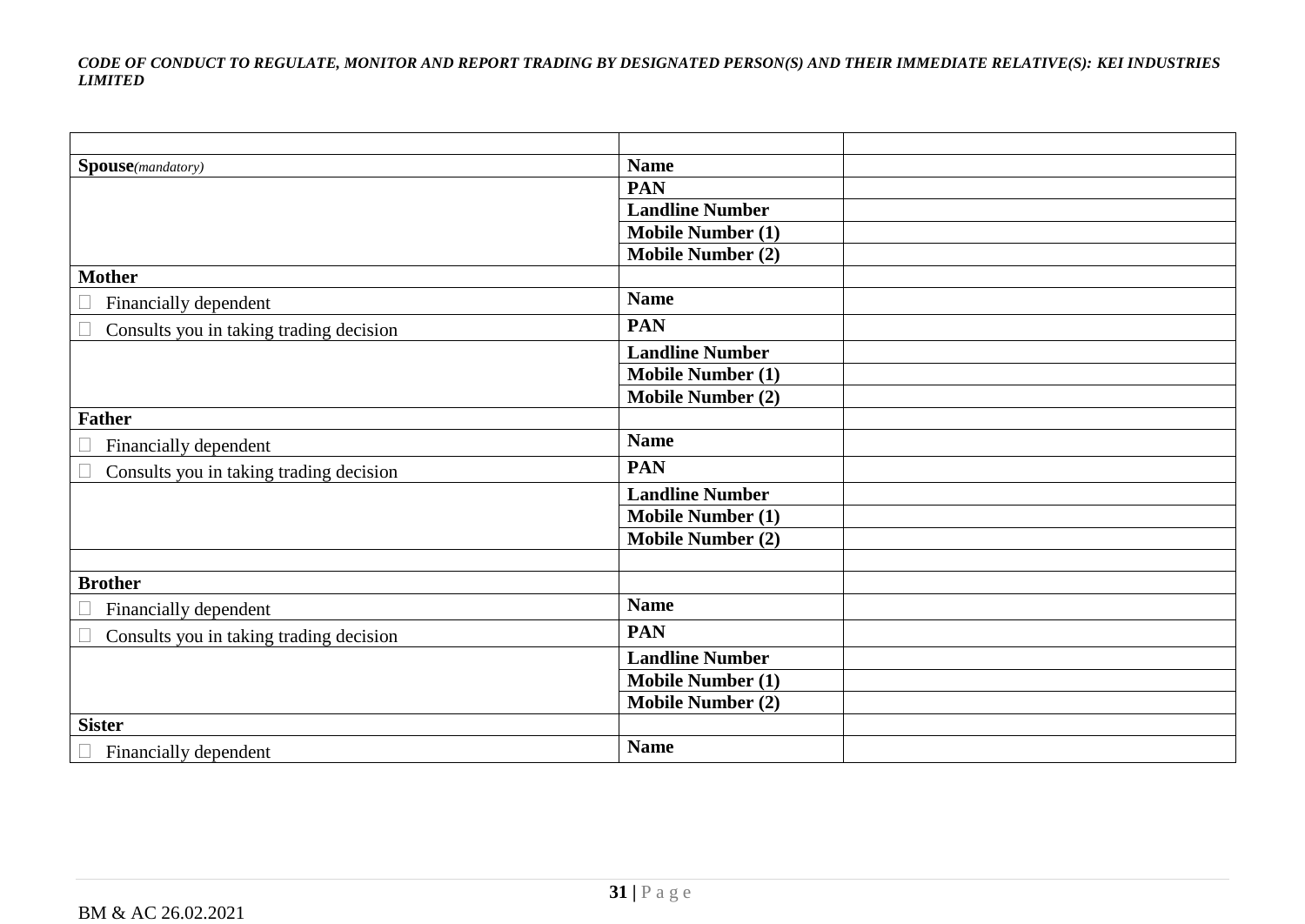| Consults you in taking trading decision | <b>PAN</b>               |
|-----------------------------------------|--------------------------|
|                                         | <b>Landline Number</b>   |
|                                         | <b>Mobile Number (1)</b> |
|                                         | <b>Mobile Number (2)</b> |
| Children (including step child)         |                          |
| Financially dependent<br>$\Box$         | <b>Name</b>              |
| Consults you in taking trading decision | <b>PAN</b>               |
|                                         | <b>Landline Number</b>   |
|                                         | <b>Mobile Number (1)</b> |
|                                         | <b>Mobile Number (2)</b> |
|                                         |                          |
|                                         | <b>Name</b>              |
|                                         | <b>PAN</b>               |
|                                         | <b>Landline Number</b>   |
|                                         | <b>Mobile Number (1)</b> |
|                                         | <b>Mobile Number (2)</b> |
|                                         |                          |
|                                         | <b>Name</b>              |
|                                         | <b>PAN</b>               |
|                                         | <b>Landline Number</b>   |
|                                         | <b>Mobile Number (1)</b> |
|                                         | <b>Mobile Number (2)</b> |

I hereby declare that the above details are true, correct and complete in all respects as on date of singing this disclosure.

Name & Signature:

Designation:

Employee Code:

Place:

Date: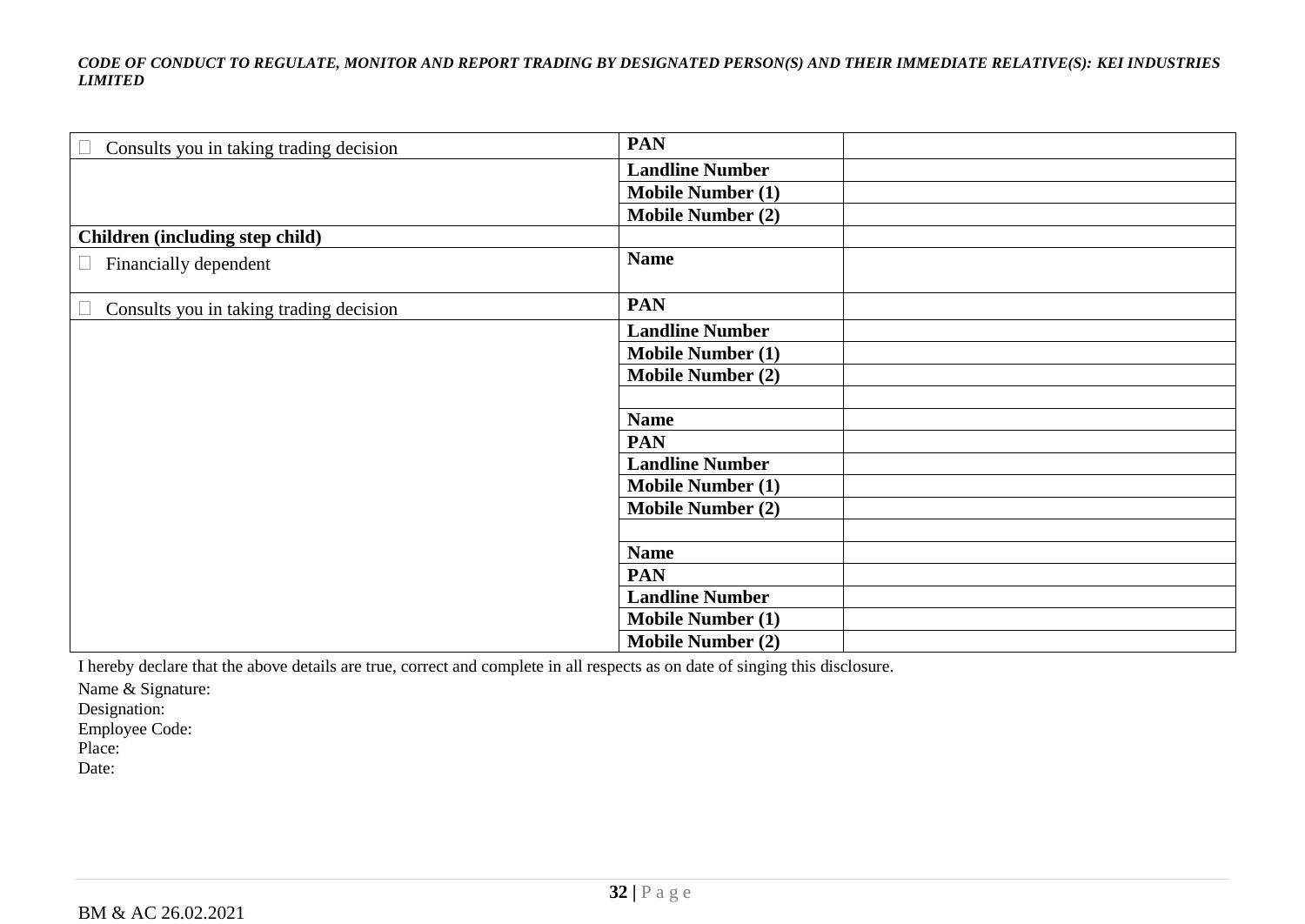### **Annexure- D (3)**

### **FORM B SEBI (Prohibition of Insider Trading) Regulations, 2015**

**[Regulation 7 (1) (b) read with Regulation 6(2) – Disclosure on becoming a Key Managerial Personnel/Director/Promoter/Member of the promoter group]**

| Name of the company |  |
|---------------------|--|
| ISIN of the company |  |

| Details of Securities held on appointment of Key Managerial Personnel (KMP) or |                |                                             | Details of Open Interest (OI) in derivatives on the securities of the company held on |                                                                                      |        |                                       |                                             |          |                                                                                     |             |             |  |
|--------------------------------------------------------------------------------|----------------|---------------------------------------------|---------------------------------------------------------------------------------------|--------------------------------------------------------------------------------------|--------|---------------------------------------|---------------------------------------------|----------|-------------------------------------------------------------------------------------|-------------|-------------|--|
| Director or upon becoming a Promoter or member of the promoter group of a      |                |                                             |                                                                                       | appointment of KMP or Director or upon becoming a Promoter or member of the promoter |        |                                       |                                             |          |                                                                                     |             |             |  |
|                                                                                |                |                                             | listed company and immediate relatives of such persons and by other such              |                                                                                      |        |                                       |                                             |          | group of a listed company and immediate relatives of such persons and by other such |             |             |  |
|                                                                                |                | persons as mentioned in Regulation $6(2)$ . |                                                                                       |                                                                                      |        |                                       | persons as mentioned in Regulation $6(2)$ . |          |                                                                                     |             |             |  |
| Name,                                                                          | Category of    | Date of                                     | Securities held at the time of                                                        |                                                                                      | $%$ of |                                       | Open Interest of the Future contracts held  |          | Open Interest of the Option Contracts held at                                       |             |             |  |
| PAN,                                                                           | Person         | appointment                                 | appointment of KMP/Director                                                           |                                                                                      | Share  | at the time of appointment of         |                                             |          | the time of appointment of Director/KMP or                                          |             |             |  |
| CIN/D                                                                          | (KMP)          | of                                          | or upon becoming Promoter                                                             |                                                                                      | holdin |                                       | Director/KMP or upon becoming               |          | upon becoming Promoter/member of the                                                |             |             |  |
| IN $\&$                                                                        | Director or    | <b>KMP/Director</b>                         | or member of the promoter                                                             |                                                                                      | g      | Promoter/member of the promoter group |                                             |          | promoter group                                                                      |             |             |  |
| Addres                                                                         | Promoter       | OR Date of                                  | group                                                                                 |                                                                                      |        |                                       |                                             |          |                                                                                     |             |             |  |
| s with                                                                         | or member      | becoming                                    | Type of securities                                                                    | No.                                                                                  |        | Contract                              | Number of                                   | Notional | Contract                                                                            | Number      | Notional    |  |
| contact                                                                        | of the         | Promoter/                                   | (For eg. $-$ Shares,                                                                  |                                                                                      |        | specifications                        | units                                       | value in | specifications                                                                      | of units    | value in    |  |
| nos                                                                            | promoter       | member of the                               | Warrants, Convertible                                                                 |                                                                                      |        |                                       | $(contrast^*$                               | Rupee    |                                                                                     | (contracts) | Rupee terms |  |
|                                                                                | group/         | promoter                                    | Debentures, Rights                                                                    |                                                                                      |        |                                       | lot size)                                   | terms    |                                                                                     | * lot size) |             |  |
|                                                                                |                | group                                       | entitlements, etc.)                                                                   |                                                                                      |        |                                       |                                             |          |                                                                                     |             |             |  |
|                                                                                | $\mathfrak{D}$ | 3                                           | 4                                                                                     | 5                                                                                    | 6      | $\overline{ }$                        | 8                                           | 9        | 10                                                                                  | 11          | 12          |  |
|                                                                                |                |                                             |                                                                                       |                                                                                      |        |                                       |                                             |          |                                                                                     |             |             |  |

*Note: "Securities" shall have the meaning as defined under regulation 2(1)(i) of SEBI (Prohibition of Insider Trading) Regulations, 2015.* (*ii) In case of Options, notional value shall be calculated based on premium plus strike price of options.*

Signature:

Designation:

Date:

Place: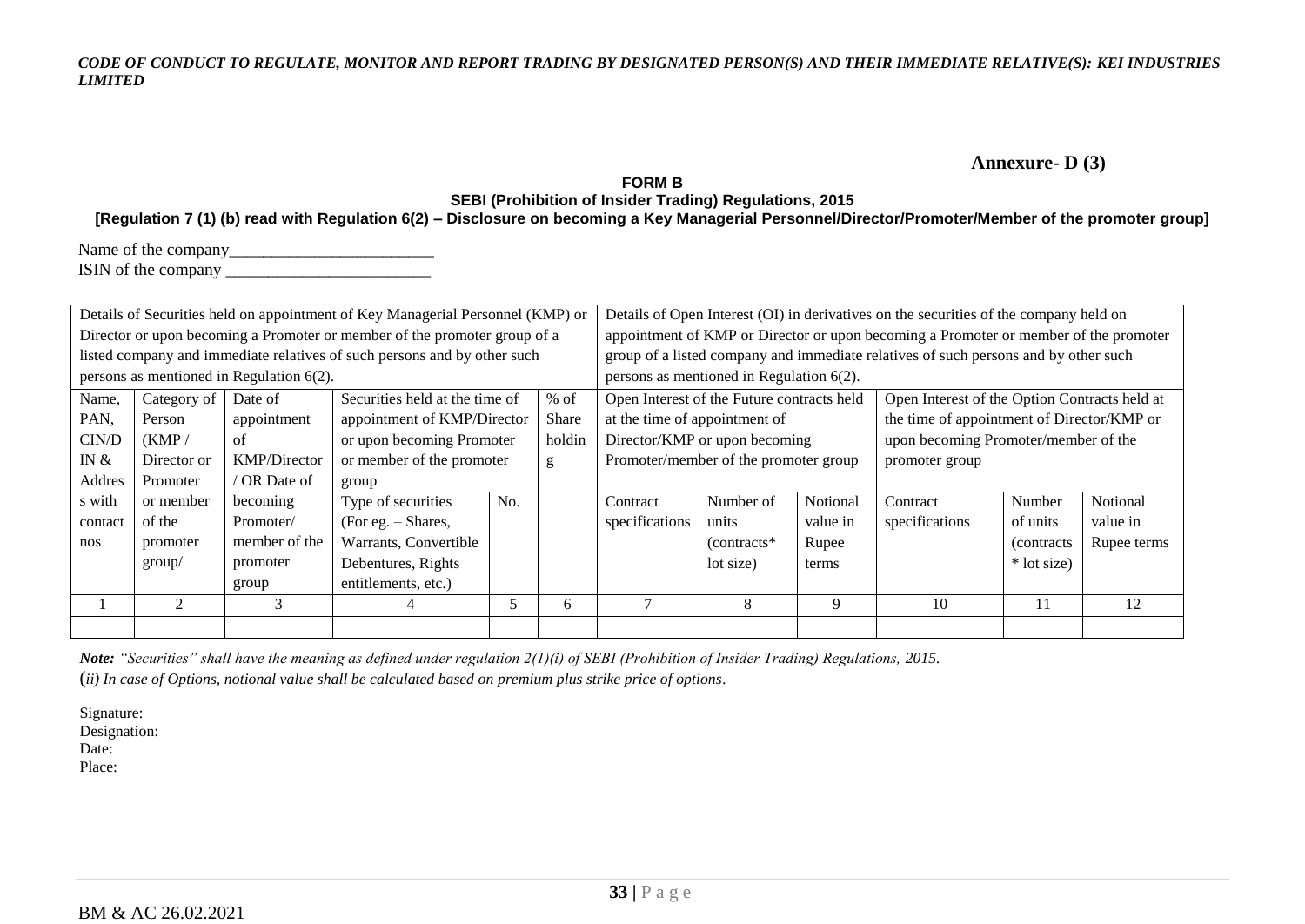**Annexure- E**

#### **FORM C Securities and Exchange Board of India (Prohibition of Insider Trading) Regulations, 2015**

**[Regulation 7 (2) read with Regulation 6 (2)-Continual Disclosure]**

Name of the Company\_ ISIN of the Company**\_\_\_\_\_\_\_\_\_\_\_\_\_\_\_\_\_\_\_\_\_\_\_**

**Details of change in holding of Securities of Promoter, Member of the Promoter Group, Designated Person or Director of a listed company and immediate relatives of such persons and other such persons as mentioned in Regulation 6(2)**

| Name,   | Categ          | Securities held          |              |                         |     |                              |                    | Securities held                 |             | Date of         |    | Dat         | Mode of      | Exchan  |             |            |           |                                                                      |        |               | Excha  |
|---------|----------------|--------------------------|--------------|-------------------------|-----|------------------------------|--------------------|---------------------------------|-------------|-----------------|----|-------------|--------------|---------|-------------|------------|-----------|----------------------------------------------------------------------|--------|---------------|--------|
| PAN,    | ory of         | prior to                 |              |                         |     |                              |                    | post                            |             | allotment       |    | e of        | acquisiti    | ge on   |             |            |           |                                                                      |        |               | nge on |
| CIN/DI  | Person         | acquisition/disposa      |              |                         |     |                              |                    | acquisition/dis                 |             | advice/         |    | inti        | $\alpha$     | which   |             |            |           |                                                                      |        |               | which  |
| $N, \&$ | (Prom          |                          |              |                         |     | Securities acquired/Disposed |                    | posal                           |             | acquisition of  |    | mat         | disposal     | the     |             |            |           | Trading in derivatives (Specify type of contract, Futures or Options |        |               | the    |
| address | oter/          |                          |              |                         |     |                              |                    |                                 |             | shares/disposal |    | ion         | (on          | trade   |             |            |           | etc.)                                                                |        |               | trade  |
| with    | memb           |                          |              |                         |     |                              |                    |                                 |             | of shares       |    | to          | market/p     | was     |             |            |           |                                                                      |        |               | was    |
| contact | er of          |                          |              |                         |     |                              |                    |                                 |             | specify         |    | $_{\rm co}$ | ublic/       | execute |             |            |           |                                                                      |        |               | execut |
| nos.    | the            |                          |              |                         |     |                              |                    |                                 |             |                 |    | mp          | rights/      | d       |             |            |           |                                                                      |        |               | ed     |
|         | Promo          | Type of                  | No.          | Type of                 | No. | Value                        | Transactio         | Type of                         | No.         | From            | To | any         | preferent    |         | Ty          | Contract   |           | Buy                                                                  |        | Sell          |        |
|         | ter            | securitie                | and %        | securities              |     |                              | n                  | securiti                        | and<br>$\%$ |                 |    |             | ial          |         | pe          | specificat |           |                                                                      |        |               |        |
|         | Group          | (For eg.                 | οf<br>shareh | (For eg. $-$<br>Shares, |     |                              | Type<br>(Purchase/ | es (For                         | of          |                 |    |             | offer /      |         | of          | ions       |           |                                                                      |        |               |        |
|         |                | $\overline{\phantom{a}}$ | olding       | Warrants.               |     |                              | Sale/              | eg.<br>$\overline{\phantom{0}}$ | sha         |                 |    |             | off          |         | con<br>trac |            |           |                                                                      |        |               |        |
|         | deisgn         | Shares,                  |              | Convertib               |     |                              | Pledge /           | <b>Shares</b>                   | reh         |                 |    |             | market/      |         |             |            |           |                                                                      |        |               |        |
|         | ated           | Warrant                  |              | le                      |     |                              | Revocatio          | Warran                          | old         |                 |    |             | Inter-se     |         |             |            |           |                                                                      |        |               |        |
|         | person         | s,                       |              | Debenture               |     |                              | n/Invocati         | ts                              | ing         |                 |    |             | transfer.    |         |             |            |           |                                                                      |        |               |        |
|         |                | Convert                  |              | s, Rights               |     |                              | on/                |                                 |             |                 |    |             | <b>ESOPs</b> |         |             |            | Notion    | Number of                                                            | Notion | Number of     |        |
|         |                | ible                     |              | entitlemen              |     |                              | Others -           | Conver                          |             |                 |    |             | $etc.$ )     |         |             |            | al        | units                                                                | al     | units         |        |
|         |                | Debentu                  |              | t etc.)                 |     |                              | please             | tible                           |             |                 |    |             |              |         |             |            | Value     | (contracts*1)                                                        | Value  | $(contrast*)$ |        |
|         |                | res,                     |              |                         |     |                              | specify)           | Debent                          |             |                 |    |             |              |         |             |            |           | ot size)                                                             |        | lot size)     |        |
|         |                | Rights                   |              |                         |     |                              |                    | ures.                           |             |                 |    |             |              |         |             |            |           |                                                                      |        |               |        |
|         |                | entitlem                 |              |                         |     |                              |                    | Rights                          |             |                 |    |             |              |         |             |            |           |                                                                      |        |               |        |
|         |                | ents                     |              |                         |     |                              |                    | entitle                         |             |                 |    |             |              |         |             |            |           |                                                                      |        |               |        |
|         |                | etc.)                    |              |                         |     |                              |                    | ments                           |             |                 |    |             |              |         |             |            |           |                                                                      |        |               |        |
|         |                |                          |              |                         |     |                              |                    | etc.)                           |             |                 |    |             |              |         |             |            |           |                                                                      |        |               |        |
|         | $\overline{2}$ | 3                        |              |                         | 6   |                              | 8                  | 9                               | 10          |                 | 12 | 13          | 14           | 15      | 16          | 17         | 18        | 19                                                                   | 20     | 21            | 22     |
|         |                |                          |              |                         |     |                              |                    |                                 |             |                 |    |             |              |         |             |            | <b>NA</b> |                                                                      |        |               |        |

**Note: (i) "Securities" shall have the meaning as defined under regulation 2(1)(i) of SEBI (Prohibition of Insider Trading) Regulations, 2015.**

**(ii) Value of transaction excludes taxes/brokerage/any other charges**

**(iii) In case of Options, notional value shall be calculated based on Premium plus strike price of options**

**Signature:**

**Director:**

**Add:**

**Date:**

**Place: New Delhi**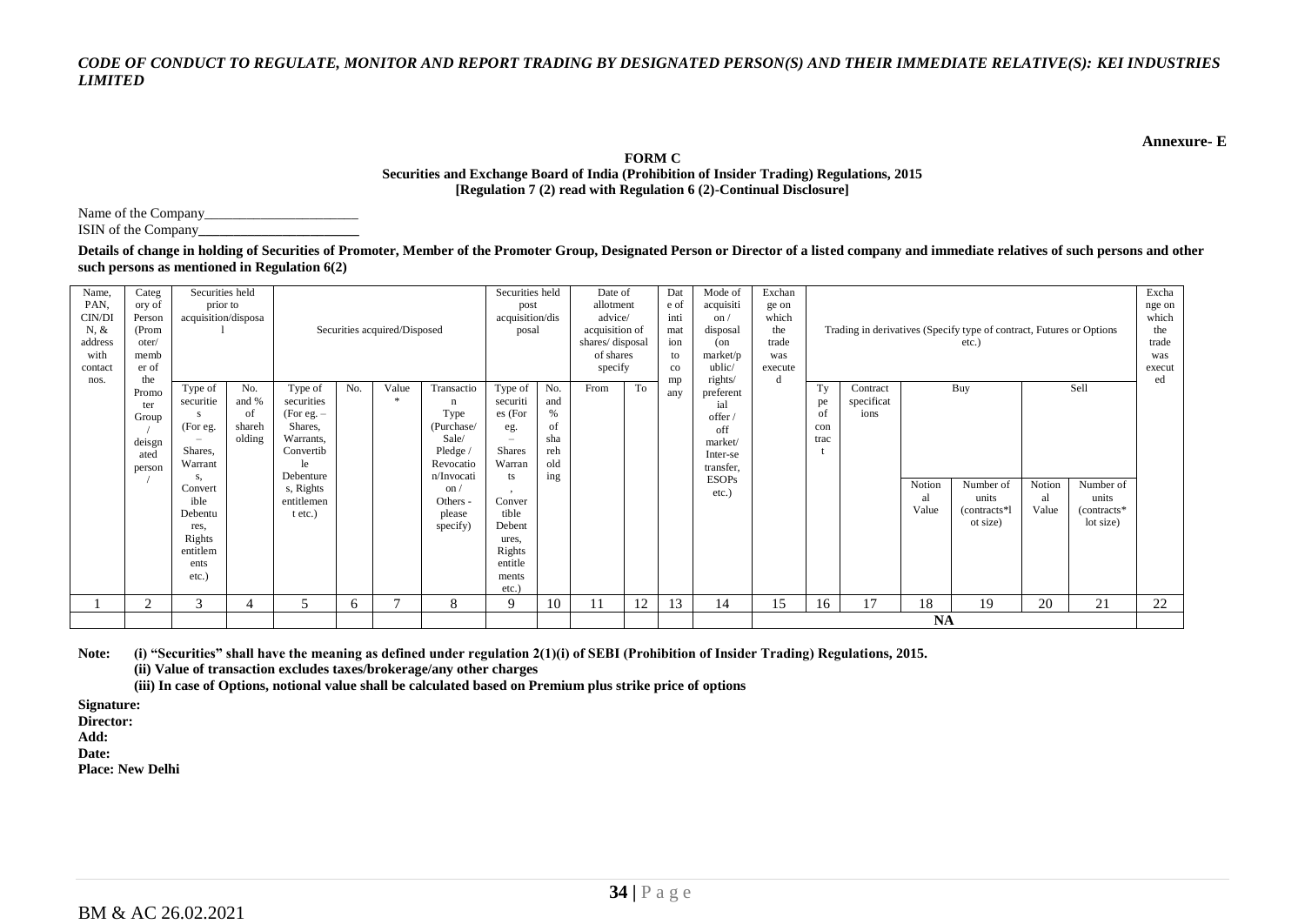**Annexure- F**

**To The Compliance Officer KEI Industries Limited New Delhi**

### **Sub: Statement of Holdings of Securities**

**Dear Sir,**

I, \_\_\_\_\_\_\_\_\_\_\_\_\_\_\_(Name), \_\_\_\_\_\_\_\_\_\_(designation), R/o \_\_\_\_\_\_\_\_\_\_\_\_\_\_\_\_\_, confirm the following detail in respect of securities held by me:

**i) Statement of Holdings of Promoters, KMPs and Directors**

| No. of shares<br>held on 1 <sup>st</sup> April | No. of shares<br>bought / sold during<br>the financial<br>vear | Date of<br>purchase / sale of shares<br>during the financial year | No. of shares<br>held as on $31st$<br>March, | Folio No./ DP ID/<br><b>Client ID</b> |
|------------------------------------------------|----------------------------------------------------------------|-------------------------------------------------------------------|----------------------------------------------|---------------------------------------|
|                                                |                                                                |                                                                   |                                              |                                       |

#### **ii) Statement of Holdings of Immediate Relatives of Promoters, KMPs and Directors**

| <b>Name</b><br>of 1<br>immediate<br><b>Relative</b> | Relationship   No. of | shares<br>held on<br>$1st$ April | No. of shares<br>bought / sold<br>during<br>the financial<br>vear | Date of<br>purchase / (sale) during the $ $ on 31 <sup>st</sup> March,<br>financial year | No. of shares held as | Folio No./ DP ID/<br><b>Client ID</b> |
|-----------------------------------------------------|-----------------------|----------------------------------|-------------------------------------------------------------------|------------------------------------------------------------------------------------------|-----------------------|---------------------------------------|
|                                                     |                       |                                  |                                                                   |                                                                                          |                       |                                       |

**Signature: Name:**

**Place:**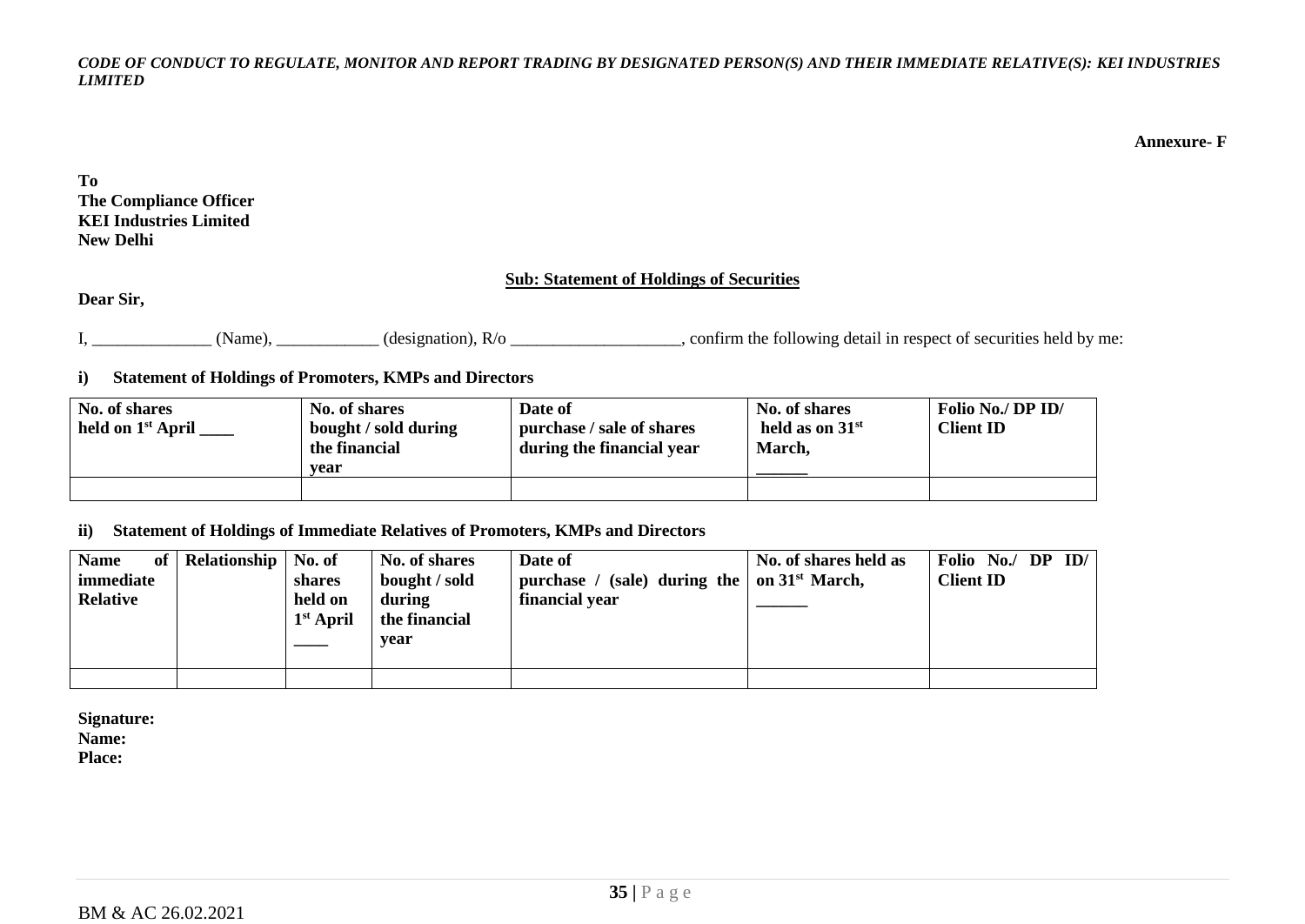**Annexure G**

#### **Report by (Name of the listed company/ Intermediary/Fiduciary) for violations related to Code of Conduct under SEBI (Prohibition of Insider Trading) Regulations, 2015.**

| Sr. | <b>Particulars</b>                                                                                  | <b>Details</b> |
|-----|-----------------------------------------------------------------------------------------------------|----------------|
| No. |                                                                                                     |                |
|     | Name of the listed company/Intermediary/Fiduciary                                                   |                |
| 2   | Please tick appropriate checkbox                                                                    |                |
|     | Reporting in capacity of :                                                                          |                |
|     | $\Box$ Listed Company                                                                               |                |
|     | $\Box$ Intermediary                                                                                 |                |
|     | $\Box$ Fiduciary                                                                                    |                |
| 3   | A. Details of Designated Person (DP)                                                                |                |
|     | i. Name of the DP                                                                                   |                |
|     | ii. PAN of the DP                                                                                   |                |
|     | iii. Designation of DP                                                                              |                |
|     | iv. Functional Role of DP                                                                           |                |
|     | v. Whether DP is Promoter or belongs to Promoter                                                    |                |
|     | Group                                                                                               |                |
|     | B. If Reporting is for immediate relative of DP                                                     |                |
|     | i. Name of the immediate relative of DP                                                             |                |
|     | ii. PAN of the immediate relative of DP                                                             |                |
|     | C. Details of transaction(s)                                                                        |                |
|     | i. Name of the scrip                                                                                |                |
|     | ii. No of shares traded and value (Rs.) (Date-wise)                                                 |                |
|     | D. In case value of trade(s) is more than $Rs.10$ lacs in a calendar                                |                |
|     | quarter                                                                                             |                |
|     | i. Date of intimation of trade(s) by concerned DP/director/promoter/promoter group to Company under |                |
|     | regulation 7 of SEBI (PIT) Regulations, 2015                                                        |                |
|     | ii. Date of intimation of trade(s) by Company to stock exchanges under regulation 7 of SEBI (PIT)   |                |
|     | Regulations, 2015                                                                                   |                |
|     |                                                                                                     |                |